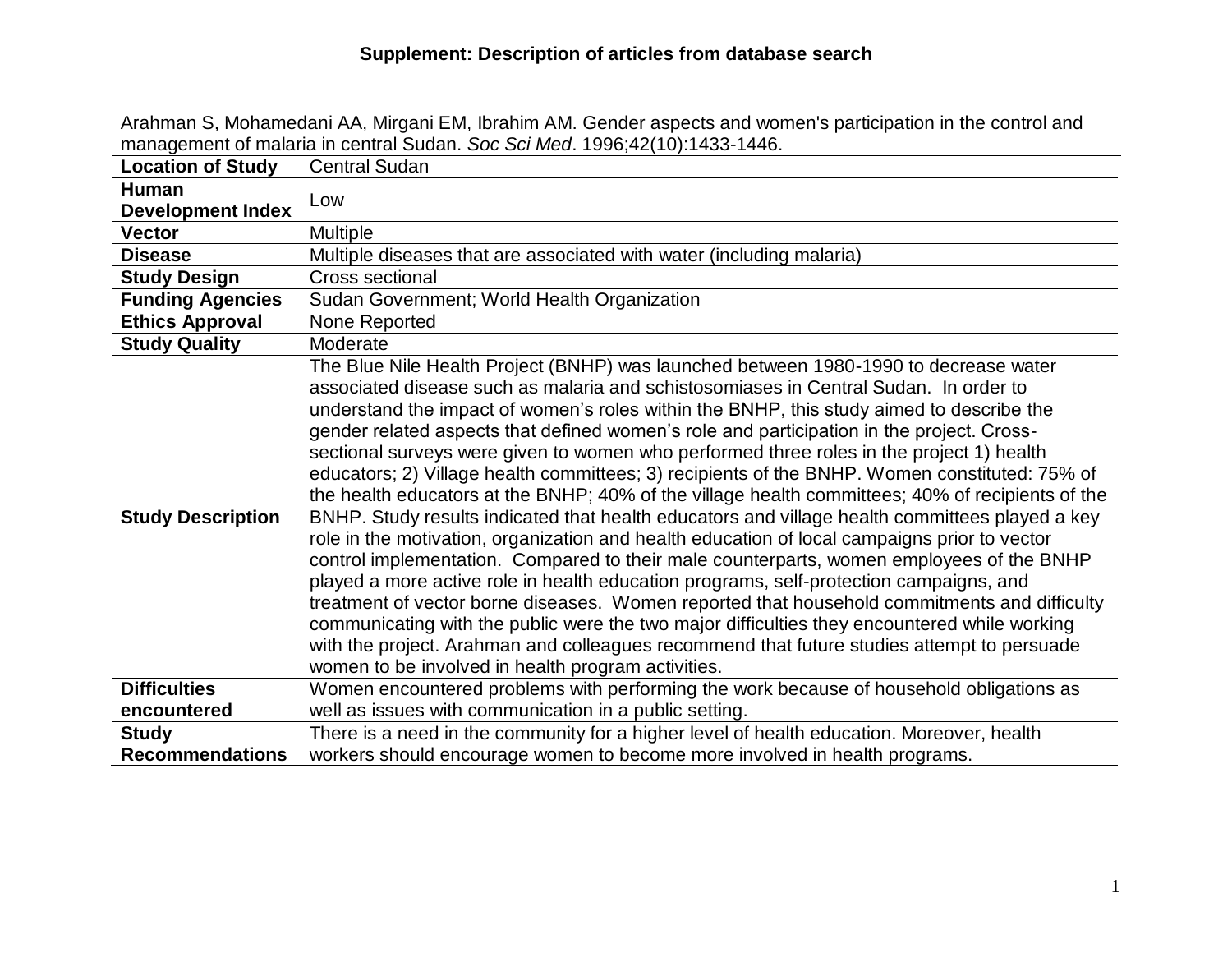|                                          | Aedes aegypti by adoption of eco-health methods in Chennai City, India. Pathog Glob Health. 2012;106(8):488-496.*                                                                                                                                                                                                                                                                                                                                                                                                                                                                                                                                                                                                                                                                                                                                                                         |
|------------------------------------------|-------------------------------------------------------------------------------------------------------------------------------------------------------------------------------------------------------------------------------------------------------------------------------------------------------------------------------------------------------------------------------------------------------------------------------------------------------------------------------------------------------------------------------------------------------------------------------------------------------------------------------------------------------------------------------------------------------------------------------------------------------------------------------------------------------------------------------------------------------------------------------------------|
| <b>Location of Study</b>                 | Chennai City, India                                                                                                                                                                                                                                                                                                                                                                                                                                                                                                                                                                                                                                                                                                                                                                                                                                                                       |
| <b>Human</b><br><b>Development Index</b> | Medium                                                                                                                                                                                                                                                                                                                                                                                                                                                                                                                                                                                                                                                                                                                                                                                                                                                                                    |
| <b>Vector</b>                            | Aedes aegypti                                                                                                                                                                                                                                                                                                                                                                                                                                                                                                                                                                                                                                                                                                                                                                                                                                                                             |
| <b>Disease</b>                           | Dengue                                                                                                                                                                                                                                                                                                                                                                                                                                                                                                                                                                                                                                                                                                                                                                                                                                                                                    |
| <b>Study Design</b>                      | <b>Randomized Cluster Trial</b>                                                                                                                                                                                                                                                                                                                                                                                                                                                                                                                                                                                                                                                                                                                                                                                                                                                           |
| <b>Funding Agencies</b>                  | International Development Research Centre of Canada                                                                                                                                                                                                                                                                                                                                                                                                                                                                                                                                                                                                                                                                                                                                                                                                                                       |
| <b>Ethics Approval</b>                   | Ethics Committee of the Centre for Research in Medical Entomology; Ethical Review Committee<br>of the World Health Organization                                                                                                                                                                                                                                                                                                                                                                                                                                                                                                                                                                                                                                                                                                                                                           |
| <b>Study Quality</b>                     | High                                                                                                                                                                                                                                                                                                                                                                                                                                                                                                                                                                                                                                                                                                                                                                                                                                                                                      |
| <b>Study Description</b>                 | A study was carried out in Chennai City, India to investigate the efficacy, favoring, and limiting<br>factors of a community-based dengue vector control intervention. The main outcome being<br>considered was a reduction in pupal indices. The study design was a randomized control trial of<br>10 clusters of 100 homes each matched with 10 clusters of a control arm. The intervention arm<br>received a community-based environmental treatment approach in which the following activities<br>were carried out: clean-up campaigns, dissemination of information to school children, and<br>community actors. Results of the study show that there was a recognizable increase in<br>knowledge about Dengue in the community as well as a significant reduction in pupal indices.<br>Women's self-help groups were utilized as part of community involvement in the intervention. |
| <b>Difficulties</b>                      | Women showed a general view that they can't be involved in community organizations because                                                                                                                                                                                                                                                                                                                                                                                                                                                                                                                                                                                                                                                                                                                                                                                                |
| encountered                              | of work at home as well as being very shy when talking with unknown males.                                                                                                                                                                                                                                                                                                                                                                                                                                                                                                                                                                                                                                                                                                                                                                                                                |
| <b>Study</b><br><b>Recommendations</b>   | Community members should be involved (by targeted multiple stakeholders) in interventions in<br>order to control dengue vectors.                                                                                                                                                                                                                                                                                                                                                                                                                                                                                                                                                                                                                                                                                                                                                          |

Arunachalam N, Tyagi BK, Samuel M, Krishnamoorthi R, Manavalan R, Tewari SC, et al. Community-based control of

\* Part of the same research program as Espino F, Marco J, Salazar NP, Salazar F, Mendoza Y, Velazco A. Community-based dengue vector control: experiences in behavior change in Metropolitan Manila, Philippines. *Pathog Glob Health*. 2012;106(8):455-460; Sommerfeld J, Kroeger A. Eco-bio-social research on dengue in Asia: a multicountry study on ecosystem and community-based approaches for the control of dengue vectors in urban and peri-urban Asia. *Pathog Glob Health*. 2012;106(8):428-435; Tana S, Umniyati S, Petzold M, Kroeger A, Sommerfeld J. Building and analyzing an innovative community-centered dengue-ecosystem management intervention in Yogyakarta, Indonesia. *Pathog Glob Health*. 2012;106(8):469-478.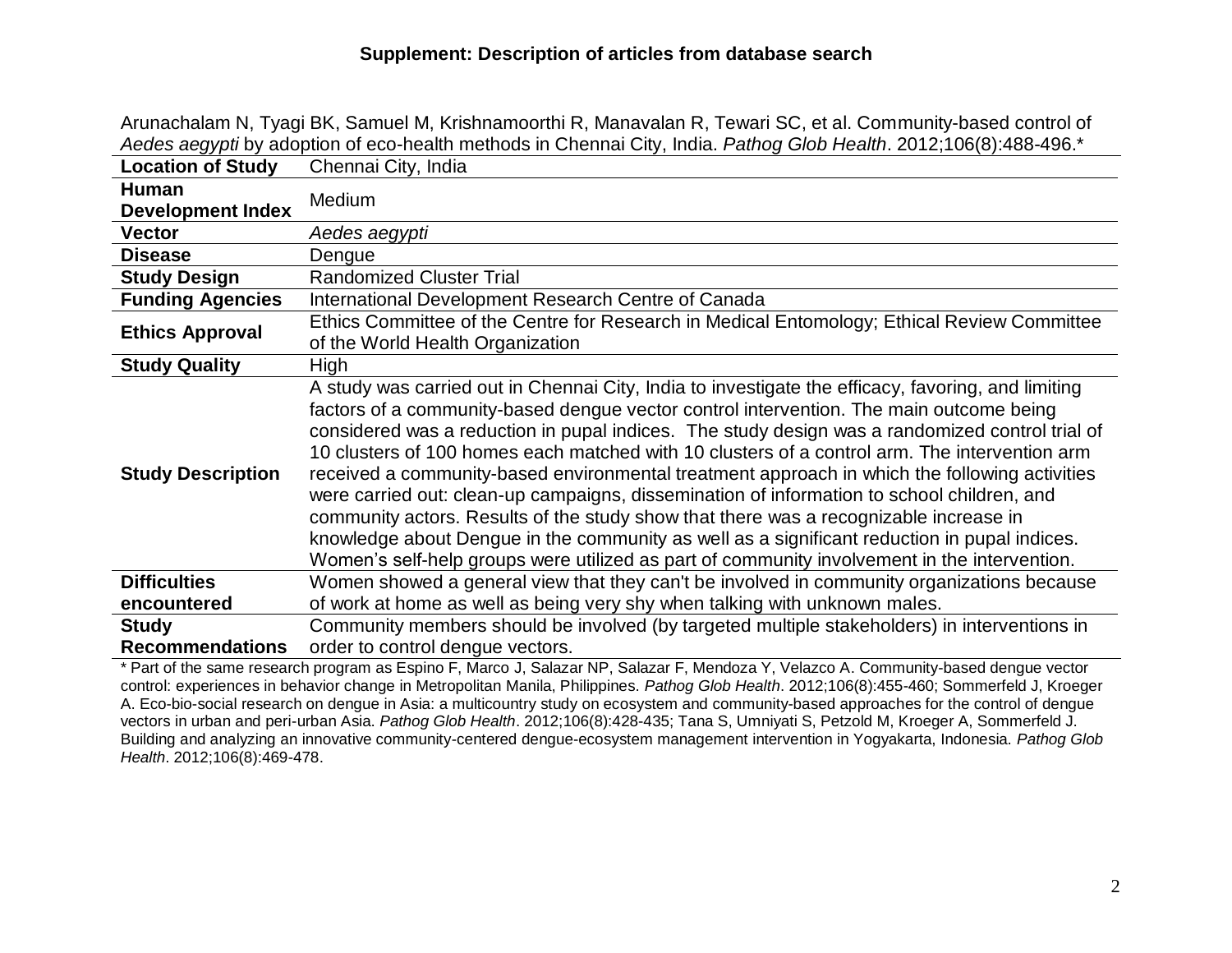Chaki PP, Dongus S, Fillinger U, Kelly A, Killeen GF. Community-owned resource persons for malaria vector control: enabling factors and challenges in an operational programme in Dar es Salaam, United Republic of Tanzania. *Hum Resour Health*. 2011;9(1):1.

| <b>Location of Study</b>                 | Dar es Salaam, Tanzania                                                                                                                                                                                                                                                                                                                                                                                                                                                                                                                                                                                                                                                                                                                                                                                                                                                                                                                                                                                                                                                                                                                                                                                                                                                                                  |
|------------------------------------------|----------------------------------------------------------------------------------------------------------------------------------------------------------------------------------------------------------------------------------------------------------------------------------------------------------------------------------------------------------------------------------------------------------------------------------------------------------------------------------------------------------------------------------------------------------------------------------------------------------------------------------------------------------------------------------------------------------------------------------------------------------------------------------------------------------------------------------------------------------------------------------------------------------------------------------------------------------------------------------------------------------------------------------------------------------------------------------------------------------------------------------------------------------------------------------------------------------------------------------------------------------------------------------------------------------|
| <b>Human</b><br><b>Development Index</b> | Low                                                                                                                                                                                                                                                                                                                                                                                                                                                                                                                                                                                                                                                                                                                                                                                                                                                                                                                                                                                                                                                                                                                                                                                                                                                                                                      |
| <b>Vector</b>                            | Anopheles mosquito                                                                                                                                                                                                                                                                                                                                                                                                                                                                                                                                                                                                                                                                                                                                                                                                                                                                                                                                                                                                                                                                                                                                                                                                                                                                                       |
| <b>Disease</b>                           | Malaria                                                                                                                                                                                                                                                                                                                                                                                                                                                                                                                                                                                                                                                                                                                                                                                                                                                                                                                                                                                                                                                                                                                                                                                                                                                                                                  |
| <b>Study Design</b>                      | Cross-sectional survey; mixed methods (observational)                                                                                                                                                                                                                                                                                                                                                                                                                                                                                                                                                                                                                                                                                                                                                                                                                                                                                                                                                                                                                                                                                                                                                                                                                                                    |
| <b>Funding Agencies</b>                  | Bill & Melinda Gates Foundation, Malaria Transmission Consortium; Wellcome Trust, Research<br><b>Career Development Fellowship</b>                                                                                                                                                                                                                                                                                                                                                                                                                                                                                                                                                                                                                                                                                                                                                                                                                                                                                                                                                                                                                                                                                                                                                                       |
| <b>Ethics Approval</b>                   | None Reported                                                                                                                                                                                                                                                                                                                                                                                                                                                                                                                                                                                                                                                                                                                                                                                                                                                                                                                                                                                                                                                                                                                                                                                                                                                                                            |
| <b>Study Quality</b>                     | Very Low                                                                                                                                                                                                                                                                                                                                                                                                                                                                                                                                                                                                                                                                                                                                                                                                                                                                                                                                                                                                                                                                                                                                                                                                                                                                                                 |
| <b>Study Description</b>                 | Community-owned resource persons (CORP) were followed by investigators in order to assess<br>their ability to detect mosquito breeding sites. Information on demographics, reasons for<br>participating, and general work performance was also collected about the CORP. Women made<br>up 44% (n=28) of the 64 CORP. One finding of the study was that the proportion of wet habitats<br>found by the investigator that had been reported by CORP was higher among CORP appointed<br>by the government as opposed to those recruited by program administrative staff. Additionally,<br>CORP living in/near their areas of work found a higher proportion of wet habitats containing<br>Anopheline and Culicine larvae than CORP that lived outside their areas of responsibility. CORP<br>were underpaid for taxing work. The members were given a difficult time to gain access to fenced<br>compounds to ascertain mosquito breeding sites. This study recommends that fewer better-paid<br>workers should be put in place to perform the duties of CORP workers. These employees should<br>be appointed by the government and should come from a close proximity to where the work in<br>being carried out. Information regarding any gender differences in the ability of CORP were not<br>assessed. |
| <b>Difficulties</b>                      | CORP were underpaid for taxing work. The members were given a difficult time to gain access to                                                                                                                                                                                                                                                                                                                                                                                                                                                                                                                                                                                                                                                                                                                                                                                                                                                                                                                                                                                                                                                                                                                                                                                                           |
| encountered                              | fenced compounds to ascertain mosquito breeding sites.                                                                                                                                                                                                                                                                                                                                                                                                                                                                                                                                                                                                                                                                                                                                                                                                                                                                                                                                                                                                                                                                                                                                                                                                                                                   |
| <b>Study</b><br><b>Recommendations</b>   | This study recommends that fewer better-paid workers should be put in place to perform the<br>duties of CORP workers. These employees should be appointed by the government and should<br>come from a close proximity to where the work in being carried out.                                                                                                                                                                                                                                                                                                                                                                                                                                                                                                                                                                                                                                                                                                                                                                                                                                                                                                                                                                                                                                            |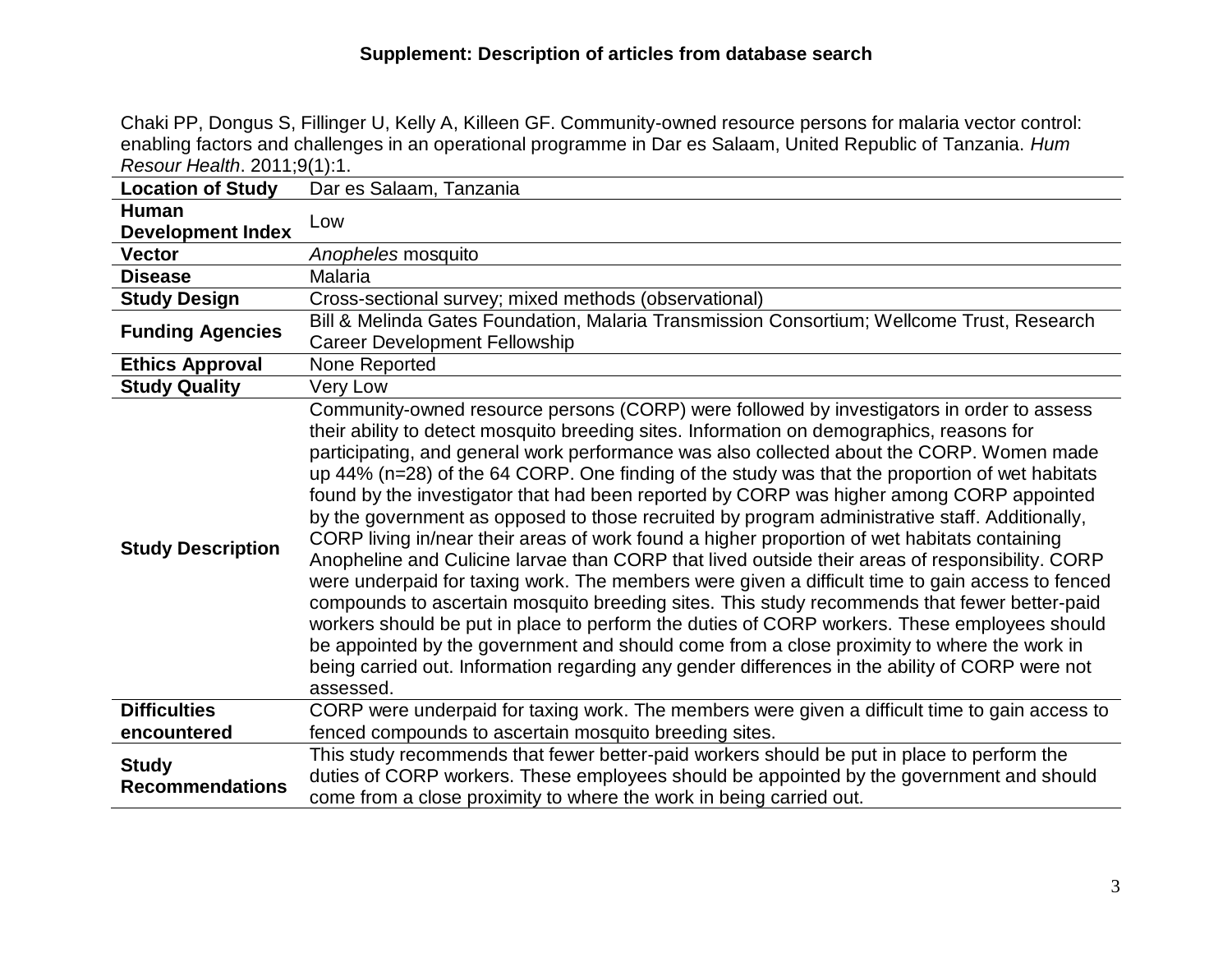| 1710a. 2000,01107 17.102.                |                                                                                                                                                                                                                                                                                                                                                                                                                                                                    |
|------------------------------------------|--------------------------------------------------------------------------------------------------------------------------------------------------------------------------------------------------------------------------------------------------------------------------------------------------------------------------------------------------------------------------------------------------------------------------------------------------------------------|
| <b>Location of Study</b>                 | Tanzania                                                                                                                                                                                                                                                                                                                                                                                                                                                           |
| <b>Human Development</b><br><b>Index</b> | Low                                                                                                                                                                                                                                                                                                                                                                                                                                                                |
| <b>Vector</b>                            | Mosquito                                                                                                                                                                                                                                                                                                                                                                                                                                                           |
| <b>Disease</b>                           | Malaria                                                                                                                                                                                                                                                                                                                                                                                                                                                            |
| <b>Study Design</b>                      | Observational                                                                                                                                                                                                                                                                                                                                                                                                                                                      |
| <b>Funding Agencies</b>                  | None reported                                                                                                                                                                                                                                                                                                                                                                                                                                                      |
| <b>Ethics Approval</b>                   | None reported                                                                                                                                                                                                                                                                                                                                                                                                                                                      |
| <b>Study Quality</b>                     | Moderate                                                                                                                                                                                                                                                                                                                                                                                                                                                           |
| <b>Study Description</b>                 | In 'Tupendane' women sold expanded polystyrene beads to use as a layer over the water in<br>septic tanks and pit latrines. A blanket of beads a few centimeters thick prevents gravid<br>females from laying their eggs and drowns larvae while allowing solid matter to pass through.<br>They refloat in latrines that have temporarily gone dry and so do not need to be applied more<br>than once. In 'Tupendane too' women impregnated and sold mosquito nets. |
| <b>Difficulties</b>                      | The insecticide was blamed for a problem with low-quality nets and the money from the                                                                                                                                                                                                                                                                                                                                                                              |
| encountered                              | project was stolen.                                                                                                                                                                                                                                                                                                                                                                                                                                                |
| <b>Study</b><br><b>Recommendations</b>   | <b>None</b>                                                                                                                                                                                                                                                                                                                                                                                                                                                        |

Charlwood D. Women's Groups and the Marketing of Health Interventions-a Tanzanian Experience. *Papua New Guinea Med*. 2008;51(3/4):102.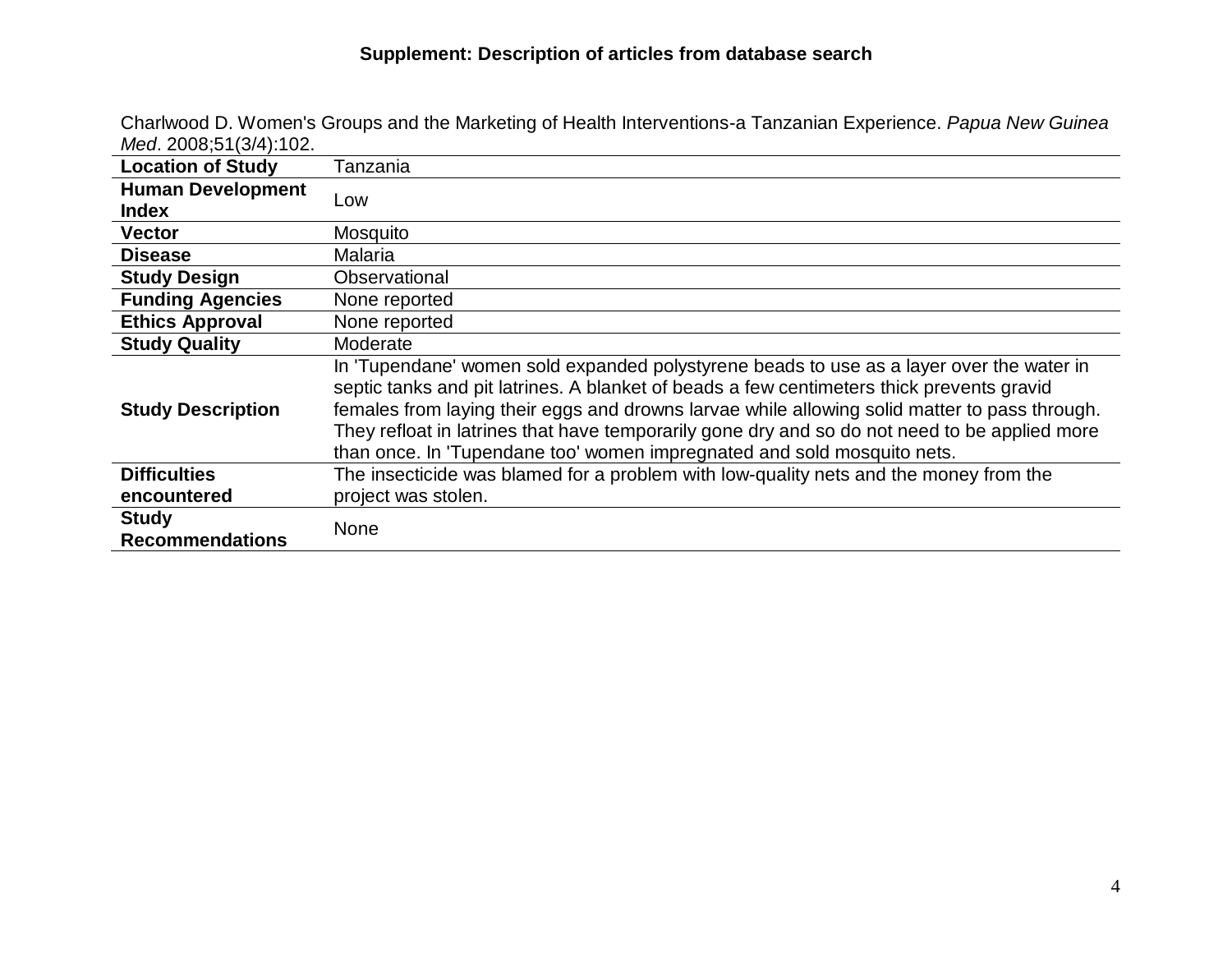| <b>Location of</b>                 | Odisha, India                                                                                                                                                                                                                                                                                                                                                                                                                                                                                                                                                                                                                                                                                                                                                                                                                                                                                                                                                                                                                                                                                                                                                                                                                                                                                                                                                                                                                                                                                                                                                                                                                                                                                                                                                                                                                                                                                                         |
|------------------------------------|-----------------------------------------------------------------------------------------------------------------------------------------------------------------------------------------------------------------------------------------------------------------------------------------------------------------------------------------------------------------------------------------------------------------------------------------------------------------------------------------------------------------------------------------------------------------------------------------------------------------------------------------------------------------------------------------------------------------------------------------------------------------------------------------------------------------------------------------------------------------------------------------------------------------------------------------------------------------------------------------------------------------------------------------------------------------------------------------------------------------------------------------------------------------------------------------------------------------------------------------------------------------------------------------------------------------------------------------------------------------------------------------------------------------------------------------------------------------------------------------------------------------------------------------------------------------------------------------------------------------------------------------------------------------------------------------------------------------------------------------------------------------------------------------------------------------------------------------------------------------------------------------------------------------------|
| <b>Study</b>                       |                                                                                                                                                                                                                                                                                                                                                                                                                                                                                                                                                                                                                                                                                                                                                                                                                                                                                                                                                                                                                                                                                                                                                                                                                                                                                                                                                                                                                                                                                                                                                                                                                                                                                                                                                                                                                                                                                                                       |
| <b>Human</b>                       |                                                                                                                                                                                                                                                                                                                                                                                                                                                                                                                                                                                                                                                                                                                                                                                                                                                                                                                                                                                                                                                                                                                                                                                                                                                                                                                                                                                                                                                                                                                                                                                                                                                                                                                                                                                                                                                                                                                       |
| <b>Development</b>                 | Medium                                                                                                                                                                                                                                                                                                                                                                                                                                                                                                                                                                                                                                                                                                                                                                                                                                                                                                                                                                                                                                                                                                                                                                                                                                                                                                                                                                                                                                                                                                                                                                                                                                                                                                                                                                                                                                                                                                                |
| <b>Index</b>                       |                                                                                                                                                                                                                                                                                                                                                                                                                                                                                                                                                                                                                                                                                                                                                                                                                                                                                                                                                                                                                                                                                                                                                                                                                                                                                                                                                                                                                                                                                                                                                                                                                                                                                                                                                                                                                                                                                                                       |
| <b>Vector</b>                      | Anopheles mosquito                                                                                                                                                                                                                                                                                                                                                                                                                                                                                                                                                                                                                                                                                                                                                                                                                                                                                                                                                                                                                                                                                                                                                                                                                                                                                                                                                                                                                                                                                                                                                                                                                                                                                                                                                                                                                                                                                                    |
| <b>Disease</b>                     | Malaria                                                                                                                                                                                                                                                                                                                                                                                                                                                                                                                                                                                                                                                                                                                                                                                                                                                                                                                                                                                                                                                                                                                                                                                                                                                                                                                                                                                                                                                                                                                                                                                                                                                                                                                                                                                                                                                                                                               |
| <b>Study Design</b>                | <b>Randomized Control Trial</b>                                                                                                                                                                                                                                                                                                                                                                                                                                                                                                                                                                                                                                                                                                                                                                                                                                                                                                                                                                                                                                                                                                                                                                                                                                                                                                                                                                                                                                                                                                                                                                                                                                                                                                                                                                                                                                                                                       |
| <b>Funding</b><br><b>Agencies</b>  | Spanish Impact Evaluation Fund, Department of International Development                                                                                                                                                                                                                                                                                                                                                                                                                                                                                                                                                                                                                                                                                                                                                                                                                                                                                                                                                                                                                                                                                                                                                                                                                                                                                                                                                                                                                                                                                                                                                                                                                                                                                                                                                                                                                                               |
| <b>Ethics Approval</b>             | Independent ethical committee in Bhubaneswar, India, per the guidelines of the Indian Council of Medical Research                                                                                                                                                                                                                                                                                                                                                                                                                                                                                                                                                                                                                                                                                                                                                                                                                                                                                                                                                                                                                                                                                                                                                                                                                                                                                                                                                                                                                                                                                                                                                                                                                                                                                                                                                                                                     |
| <b>Study Quality</b>               | High                                                                                                                                                                                                                                                                                                                                                                                                                                                                                                                                                                                                                                                                                                                                                                                                                                                                                                                                                                                                                                                                                                                                                                                                                                                                                                                                                                                                                                                                                                                                                                                                                                                                                                                                                                                                                                                                                                                  |
| <b>Study</b><br><b>Description</b> | In Odisha, India, community mobilization teams and women's self-help groups were assigned to examine the<br>effectiveness of community mobilization efforts in the promotion of malaria preventive behaviors. These behaviors<br>included the usage of bednets as well as care-seeking by a designated and appropriate community health worker for<br>febrile illnesses. The intervention was carried out in a total of 120 villages from two malaria-endemic districts,<br>randomly assigned to three separate treatment arms. These treatment arms included a control, a community<br>mobilization treatment, and a combination of a community mobilization treatment and supportive supervision.<br>Community mobilization teams consisted of Accredited Social Health Activists: females from the local communities<br>with little formal education and no previous experience before appointment. In the supportive supervision treatment<br>arm, these health activists were supported with a goal of increasing capacity and providing resources. Moreover, the<br>women's self-help groups played a role in the community mobilization treatment (both with and without supportive<br>supervision) by measuring bed net use. Overall, significant improvements were found in the reported use of bednets<br>in both treatment arms (versus the control) and in the treatment-seeking behaviors for febrile illnesses. Additionally,<br>women from the combined interventions villages were more likely to have received timely and appropriate treatment<br>for such illnesses than those in the community mobilization arm. These results suggested that a community-based<br>intervention which combines both the supportive supervision of community health workers with community<br>mobilization can lead to an increase in the efficacy, acceptability, and utilization of community health volunteers. |
| <b>Difficulties</b><br>encountered | None reported                                                                                                                                                                                                                                                                                                                                                                                                                                                                                                                                                                                                                                                                                                                                                                                                                                                                                                                                                                                                                                                                                                                                                                                                                                                                                                                                                                                                                                                                                                                                                                                                                                                                                                                                                                                                                                                                                                         |
| <b>Study</b>                       | A community-based intervention which combines both the supportive supervision of community health workers with                                                                                                                                                                                                                                                                                                                                                                                                                                                                                                                                                                                                                                                                                                                                                                                                                                                                                                                                                                                                                                                                                                                                                                                                                                                                                                                                                                                                                                                                                                                                                                                                                                                                                                                                                                                                        |
| <b>Recommen-</b>                   | community mobilization can lead to an increase in the efficacy, acceptability, and utilization of community health                                                                                                                                                                                                                                                                                                                                                                                                                                                                                                                                                                                                                                                                                                                                                                                                                                                                                                                                                                                                                                                                                                                                                                                                                                                                                                                                                                                                                                                                                                                                                                                                                                                                                                                                                                                                    |
| dations                            | volunteers.                                                                                                                                                                                                                                                                                                                                                                                                                                                                                                                                                                                                                                                                                                                                                                                                                                                                                                                                                                                                                                                                                                                                                                                                                                                                                                                                                                                                                                                                                                                                                                                                                                                                                                                                                                                                                                                                                                           |

Das A, Friedman J, Kandpal E, Ramana GN, Gupta RKD, Pradhan MM, et al. Strengthening malaria service delivery through supportive supervision and community mobilization in an endemic Indian setting: an evaluation of nested delivery models. *Malaria J*. 2014;13(1):1.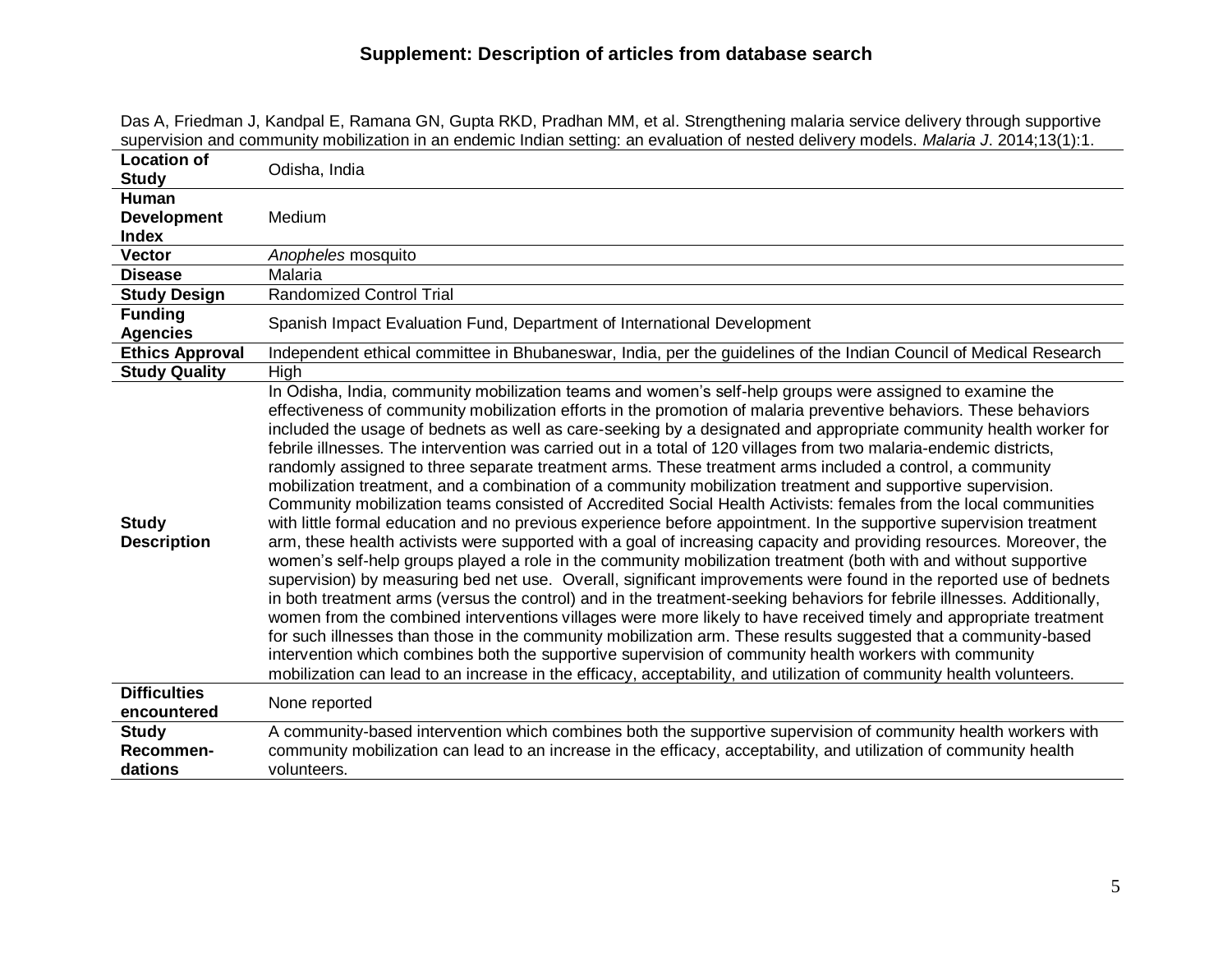| Masagana City, Manila, Philippines<br><b>Location of Study</b><br><b>Human Development</b><br>Medium<br><b>Index</b><br><b>Vector</b><br>Aedes aegypti<br><b>Disease</b><br>Dengue<br><b>Study Design</b><br>Cohort<br>United Nations Children's Fund; United Nations Development Programme; World Bank; World Health<br>Organization's Special Programme for Research and Training in Tropical Diseases through a grant<br><b>Funding Agencies</b><br>contribution from Canada's International Development Research Centre<br>Institutional Review Board of the Research Institute for Tropical Medicine, Department of Health,<br>Philippines; Ethics Committee of United Nations Children's Fund; United Nations Development<br><b>Ethics Approval</b><br>Programme; World Bank; World Health Organization's Special Programme for Research and Training in<br><b>Tropical Diseases</b><br><b>Study Quality</b><br>High<br>A study conducted in Masagana City, Philippines to observe community responses to the initiation of<br>water container management for vector control of dengue in 84 households in a gated community (Village<br>A) and 86 in an informal settlers' community (Village B). The intervention was carried out by a study team,<br><b>Study Description</b><br>dengue control personnel and local health workers. Of these workers, one of the community's task forces<br>consisted of all women. As a result of the intervention, the female workers reported a sense of personal<br>fulfillment from the training received and the household visits performed as part of the study.<br>Village A had poor attendance and low collaboration. Problems in Village A included: gated communities, |
|-----------------------------------------------------------------------------------------------------------------------------------------------------------------------------------------------------------------------------------------------------------------------------------------------------------------------------------------------------------------------------------------------------------------------------------------------------------------------------------------------------------------------------------------------------------------------------------------------------------------------------------------------------------------------------------------------------------------------------------------------------------------------------------------------------------------------------------------------------------------------------------------------------------------------------------------------------------------------------------------------------------------------------------------------------------------------------------------------------------------------------------------------------------------------------------------------------------------------------------------------------------------------------------------------------------------------------------------------------------------------------------------------------------------------------------------------------------------------------------------------------------------------------------------------------------------------------------------------------------------------------------------------------------------------------------------------------------------------------|
|                                                                                                                                                                                                                                                                                                                                                                                                                                                                                                                                                                                                                                                                                                                                                                                                                                                                                                                                                                                                                                                                                                                                                                                                                                                                                                                                                                                                                                                                                                                                                                                                                                                                                                                             |
|                                                                                                                                                                                                                                                                                                                                                                                                                                                                                                                                                                                                                                                                                                                                                                                                                                                                                                                                                                                                                                                                                                                                                                                                                                                                                                                                                                                                                                                                                                                                                                                                                                                                                                                             |
|                                                                                                                                                                                                                                                                                                                                                                                                                                                                                                                                                                                                                                                                                                                                                                                                                                                                                                                                                                                                                                                                                                                                                                                                                                                                                                                                                                                                                                                                                                                                                                                                                                                                                                                             |
|                                                                                                                                                                                                                                                                                                                                                                                                                                                                                                                                                                                                                                                                                                                                                                                                                                                                                                                                                                                                                                                                                                                                                                                                                                                                                                                                                                                                                                                                                                                                                                                                                                                                                                                             |
|                                                                                                                                                                                                                                                                                                                                                                                                                                                                                                                                                                                                                                                                                                                                                                                                                                                                                                                                                                                                                                                                                                                                                                                                                                                                                                                                                                                                                                                                                                                                                                                                                                                                                                                             |
|                                                                                                                                                                                                                                                                                                                                                                                                                                                                                                                                                                                                                                                                                                                                                                                                                                                                                                                                                                                                                                                                                                                                                                                                                                                                                                                                                                                                                                                                                                                                                                                                                                                                                                                             |
|                                                                                                                                                                                                                                                                                                                                                                                                                                                                                                                                                                                                                                                                                                                                                                                                                                                                                                                                                                                                                                                                                                                                                                                                                                                                                                                                                                                                                                                                                                                                                                                                                                                                                                                             |
|                                                                                                                                                                                                                                                                                                                                                                                                                                                                                                                                                                                                                                                                                                                                                                                                                                                                                                                                                                                                                                                                                                                                                                                                                                                                                                                                                                                                                                                                                                                                                                                                                                                                                                                             |
|                                                                                                                                                                                                                                                                                                                                                                                                                                                                                                                                                                                                                                                                                                                                                                                                                                                                                                                                                                                                                                                                                                                                                                                                                                                                                                                                                                                                                                                                                                                                                                                                                                                                                                                             |
|                                                                                                                                                                                                                                                                                                                                                                                                                                                                                                                                                                                                                                                                                                                                                                                                                                                                                                                                                                                                                                                                                                                                                                                                                                                                                                                                                                                                                                                                                                                                                                                                                                                                                                                             |
| <b>Difficulties</b><br>unknown addresses, and households not allowing visits. No household from Village A accepted the<br>invitation to discuss the intervention. There was a general uncertainty of which sector was in charge of<br>encountered<br>dengue control due to an absence of leadership.                                                                                                                                                                                                                                                                                                                                                                                                                                                                                                                                                                                                                                                                                                                                                                                                                                                                                                                                                                                                                                                                                                                                                                                                                                                                                                                                                                                                                        |
| In a country such as Cambodia, health education materials and methods need to be feasible and realistic<br><b>Study</b><br>when taking into account a community's condition. The local perspective should be considered and<br><b>Recommendations</b><br>integrated into vector-borne disease control.<br>* Part of the same research program as Arunachalam N. Tyagi BK, Samuel M. Krishnamoorthi R. Manayalan R. Tewari SC, et al. Community-                                                                                                                                                                                                                                                                                                                                                                                                                                                                                                                                                                                                                                                                                                                                                                                                                                                                                                                                                                                                                                                                                                                                                                                                                                                                             |

Espino F, Marco J, Salazar NP, Salazar F, Mendoza Y, Velazco A. Community-based dengue vector control: experiences in behavior change in Metropolitan Manila, Philippines. Pathog Glob Health. 2012;106(8):455-460.\*

igram as Arunachalam N, Tyagi BK, Samuel M, Krishnamoorthi R, Manavalan R, Tewari SC, based control of *Aedes aegypti* by adoption of eco-health methods in Chennai City, India. *Pathog Glob Health*. 2012;106(8):488-496; Sommerfeld J, Kroeger A. Eco-bio-social research on dengue in Asia: a multicountry study on ecosystem and community-based approaches for the control of dengue vectors in urban and peri-urban Asia. *Pathog Glob Health*. 2012;106(8):428-435; Tana S, Umniyati S, Petzold M, Kroeger A, Sommerfeld J. Building and analyzing an innovative community-centered dengue-ecosystem management intervention in Yogyakarta, Indonesia. *Pathog Glob Health*. 2012;106(8):469-478.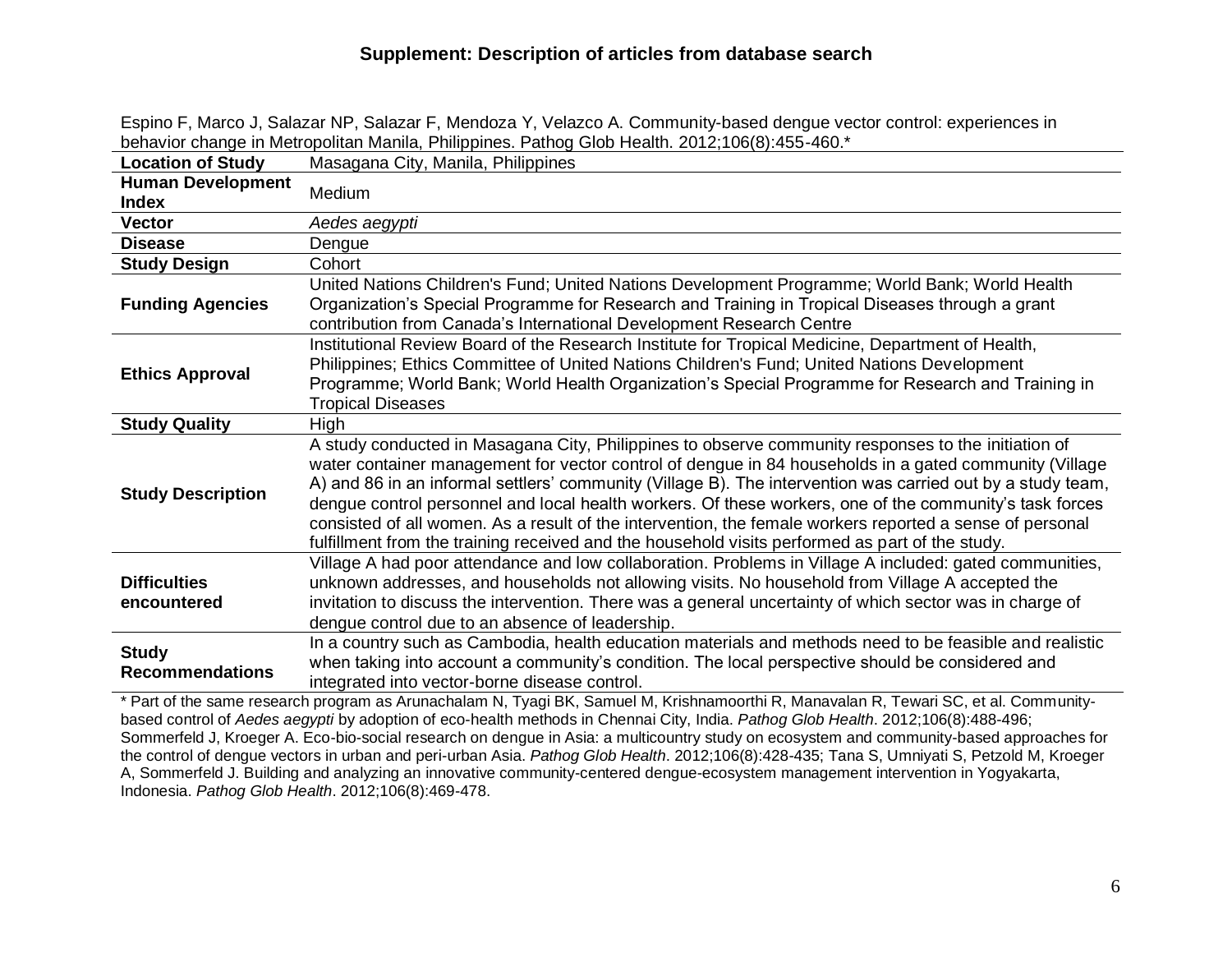Fraser-Hurt N, Lyimo E. Insecticide-treated nets and treatment service: a trial using public and private sector channels in rural United Republic of Tanzania. *B World Health Organ*. 1998;76(6):607.

| <b>Location of Study</b>           | Ifakara, Kilombero District, United Republic of Tanzania                                                                                                                                                                                                                                                                                                                                                                                                                                                                                                                                                                                                                                                                                                                                                                                                                                                                                                                                                                                                                                                                                                                                                                                                                   |
|------------------------------------|----------------------------------------------------------------------------------------------------------------------------------------------------------------------------------------------------------------------------------------------------------------------------------------------------------------------------------------------------------------------------------------------------------------------------------------------------------------------------------------------------------------------------------------------------------------------------------------------------------------------------------------------------------------------------------------------------------------------------------------------------------------------------------------------------------------------------------------------------------------------------------------------------------------------------------------------------------------------------------------------------------------------------------------------------------------------------------------------------------------------------------------------------------------------------------------------------------------------------------------------------------------------------|
| Human                              | Low                                                                                                                                                                                                                                                                                                                                                                                                                                                                                                                                                                                                                                                                                                                                                                                                                                                                                                                                                                                                                                                                                                                                                                                                                                                                        |
| <b>Development Index</b>           |                                                                                                                                                                                                                                                                                                                                                                                                                                                                                                                                                                                                                                                                                                                                                                                                                                                                                                                                                                                                                                                                                                                                                                                                                                                                            |
| <b>Vector</b>                      | Anopheles mosquito                                                                                                                                                                                                                                                                                                                                                                                                                                                                                                                                                                                                                                                                                                                                                                                                                                                                                                                                                                                                                                                                                                                                                                                                                                                         |
| <b>Disease</b>                     | Malaria                                                                                                                                                                                                                                                                                                                                                                                                                                                                                                                                                                                                                                                                                                                                                                                                                                                                                                                                                                                                                                                                                                                                                                                                                                                                    |
| <b>Study Design</b>                | Cohort                                                                                                                                                                                                                                                                                                                                                                                                                                                                                                                                                                                                                                                                                                                                                                                                                                                                                                                                                                                                                                                                                                                                                                                                                                                                     |
| <b>Funding Agencies</b>            | <b>Rotary Switzerland District 1980</b>                                                                                                                                                                                                                                                                                                                                                                                                                                                                                                                                                                                                                                                                                                                                                                                                                                                                                                                                                                                                                                                                                                                                                                                                                                    |
| <b>Ethics Approval</b>             | Rotary Club Switzerland District 1980; Mr W. Vogtli                                                                                                                                                                                                                                                                                                                                                                                                                                                                                                                                                                                                                                                                                                                                                                                                                                                                                                                                                                                                                                                                                                                                                                                                                        |
| <b>Study Quality</b>               | Low                                                                                                                                                                                                                                                                                                                                                                                                                                                                                                                                                                                                                                                                                                                                                                                                                                                                                                                                                                                                                                                                                                                                                                                                                                                                        |
| <b>Study Description</b>           | The Rotary Net Initiative, explored different sales channels for the distribution of insecticide-<br>treated nets and the insecticide treatment service in a rural area with high malaria transmission.<br>Several types of insecticide-treated nets were promoted and sold through different channels in<br>the public and private sector, i.e. hospital pharmacy, mother and child health clinic, net<br>committee, village health workers and retail shops. Two workers, one male and one female, were<br>each given starting capital consisting of: five nets, enough insecticide for 200 net treatments, one<br>set of treatment equipment, and a bicycle. In the first six months of the program, on average, the<br>female worker bought 11 nets per supply trip and the male worker bought five nets totally 89<br>nets. The two workers were able to find customers, make sales to high-risk groups, provide<br>health education, and generate income by selling the nets with relative ease. The research staff<br>did indicate that it was more difficult to find the village health workers compared to institutional<br>staff when delivering supplies. No information regarding the gender of individuals selling the<br>insecticide-treated nets was given. |
| <b>Difficulties</b><br>encountered | There was not a high need for treatment of insecticide to nets. It was also noted that there was a<br>lot of time needed to guide staff members.                                                                                                                                                                                                                                                                                                                                                                                                                                                                                                                                                                                                                                                                                                                                                                                                                                                                                                                                                                                                                                                                                                                           |
| <b>Study</b>                       | The study suggests that a combination of private and public outlets can lead to the presence of                                                                                                                                                                                                                                                                                                                                                                                                                                                                                                                                                                                                                                                                                                                                                                                                                                                                                                                                                                                                                                                                                                                                                                            |
| <b>Recommendations</b>             | availability and treatment of insecticide-treated bednets.                                                                                                                                                                                                                                                                                                                                                                                                                                                                                                                                                                                                                                                                                                                                                                                                                                                                                                                                                                                                                                                                                                                                                                                                                 |
|                                    |                                                                                                                                                                                                                                                                                                                                                                                                                                                                                                                                                                                                                                                                                                                                                                                                                                                                                                                                                                                                                                                                                                                                                                                                                                                                            |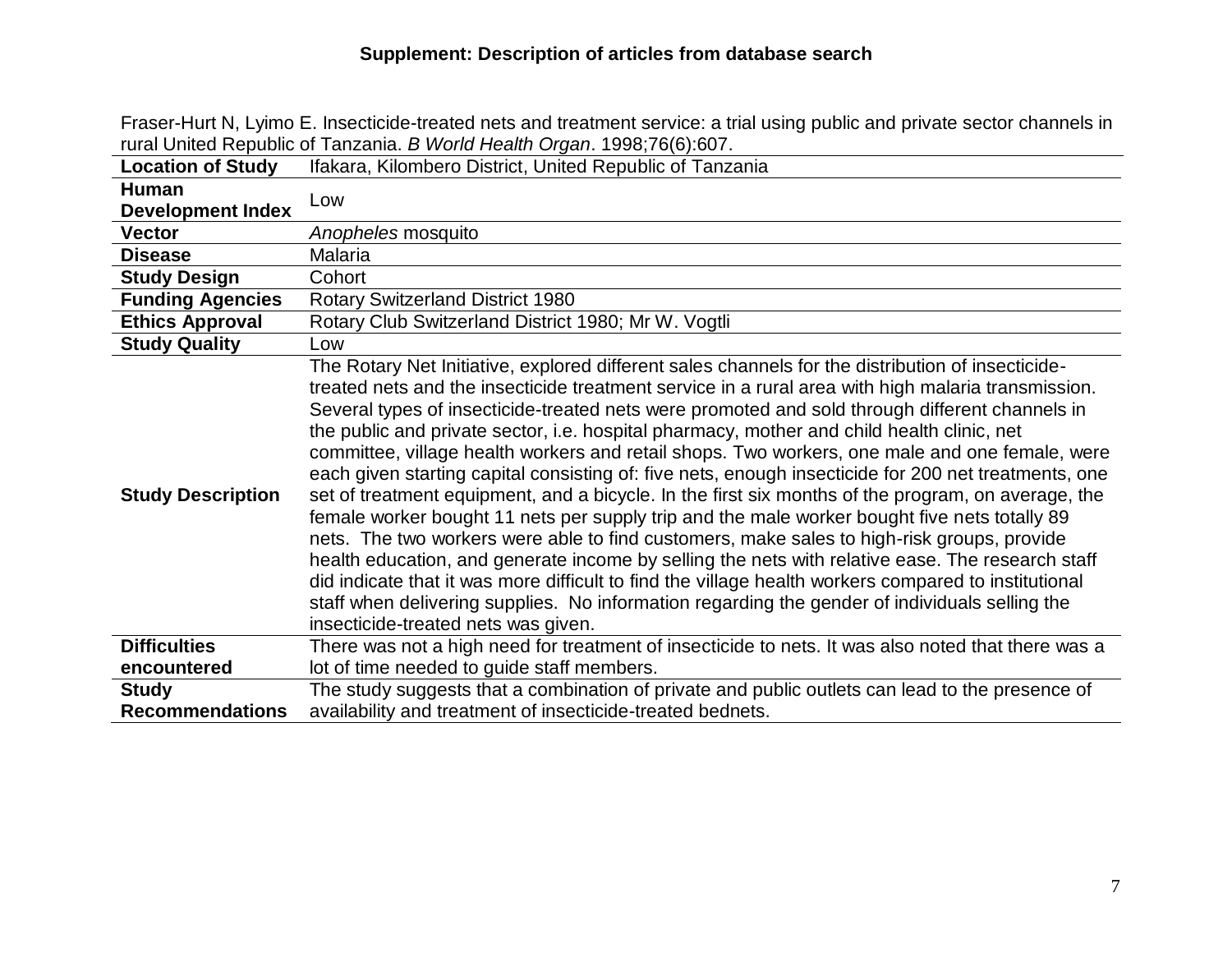| Garnoula. <i>D<del>eriy Dull.</del> 2</i> 000. |                                                                                                                                                                                                                                                                                                                                                                                                                                                                                                                                                                                                                                                                                                                                                                                                                                                                                                                                                                                                                                                                                                                                                                                                                                                                    |
|------------------------------------------------|--------------------------------------------------------------------------------------------------------------------------------------------------------------------------------------------------------------------------------------------------------------------------------------------------------------------------------------------------------------------------------------------------------------------------------------------------------------------------------------------------------------------------------------------------------------------------------------------------------------------------------------------------------------------------------------------------------------------------------------------------------------------------------------------------------------------------------------------------------------------------------------------------------------------------------------------------------------------------------------------------------------------------------------------------------------------------------------------------------------------------------------------------------------------------------------------------------------------------------------------------------------------|
| <b>Location of Study</b>                       | Kampong, Cambodia                                                                                                                                                                                                                                                                                                                                                                                                                                                                                                                                                                                                                                                                                                                                                                                                                                                                                                                                                                                                                                                                                                                                                                                                                                                  |
| <b>Human Development</b><br><b>Index</b>       | Medium                                                                                                                                                                                                                                                                                                                                                                                                                                                                                                                                                                                                                                                                                                                                                                                                                                                                                                                                                                                                                                                                                                                                                                                                                                                             |
| <b>Vector</b>                                  | Aedes aegypti                                                                                                                                                                                                                                                                                                                                                                                                                                                                                                                                                                                                                                                                                                                                                                                                                                                                                                                                                                                                                                                                                                                                                                                                                                                      |
| <b>Disease</b>                                 | Dengue                                                                                                                                                                                                                                                                                                                                                                                                                                                                                                                                                                                                                                                                                                                                                                                                                                                                                                                                                                                                                                                                                                                                                                                                                                                             |
| <b>Study Design</b>                            | Observational (inter-views, focus groups), cross-sectional                                                                                                                                                                                                                                                                                                                                                                                                                                                                                                                                                                                                                                                                                                                                                                                                                                                                                                                                                                                                                                                                                                                                                                                                         |
| <b>Funding Agencies</b>                        | United Nations Children's Fund; United Nations Development Programme; World Bank; World Health<br>Organization's Special Programme for Research and Research Training in Tropical Diseases                                                                                                                                                                                                                                                                                                                                                                                                                                                                                                                                                                                                                                                                                                                                                                                                                                                                                                                                                                                                                                                                         |
| <b>Ethics Approval</b>                         | Human Research Ethics Committee of The University of Melbourne (Australia); Ministry of Health<br>(Cambodia); World Health Organization's Special Programme for Research and Training in Tropical<br><b>Diseases</b>                                                                                                                                                                                                                                                                                                                                                                                                                                                                                                                                                                                                                                                                                                                                                                                                                                                                                                                                                                                                                                               |
| <b>Study Quality</b>                           | Moderate                                                                                                                                                                                                                                                                                                                                                                                                                                                                                                                                                                                                                                                                                                                                                                                                                                                                                                                                                                                                                                                                                                                                                                                                                                                           |
| <b>Study Description</b>                       | Khun and colleagues explored how Cambodian villagers perceive community participation in dengue<br>control, as well as the factors that influence community success in the prevention and control of<br>dengue fever. Because women were perceived as being central players in dengue-related<br>interventions, due to their domestic responsibilities, focus group discussions and in-depth interviews<br>were conducted with women. Key Informant Interviews with staff from the local health centers, as well<br>as from provincial and national levels offices were conducted. Due to years of political unrest,<br>participants indicated that the collective spirit and sense of a community had declined in Cambodia.<br>Therefore, villagers regarded the maintenance of their domestic environment as a personal<br>responsibility and were reluctant to extend action outside of their compound unless payment was<br>involved. Women reported that community based dengue control occurred, but, in practice, people<br>had limited resources to participate in these activities. Women perceived dengue prevention and<br>control to be a personal responsibility with few women reporting engagement in community level<br>dengue control activities. |
| <b>Difficulties encountered</b>                | Study subjects were reported to believe that community members were unaware and uninterested in<br>the control of dengue because of the issue of poverty. Poverty caused the community's priorities to be<br>more focused on obtaining needs such as food.                                                                                                                                                                                                                                                                                                                                                                                                                                                                                                                                                                                                                                                                                                                                                                                                                                                                                                                                                                                                         |
| <b>Study</b><br><b>Recommendations</b>         | This study recommends that there be multisectoral collaboration as well as the utilization of local<br>health facilities, important community members, and civil authorities. The study also suggests that<br>welfare, engagement of the community, and community participation should be considered.                                                                                                                                                                                                                                                                                                                                                                                                                                                                                                                                                                                                                                                                                                                                                                                                                                                                                                                                                              |

Khun S, Manderson L. Community participation and social engagement in the prevention and control of dengue fever in rural Cambodia. *Deng Bull.* 2008.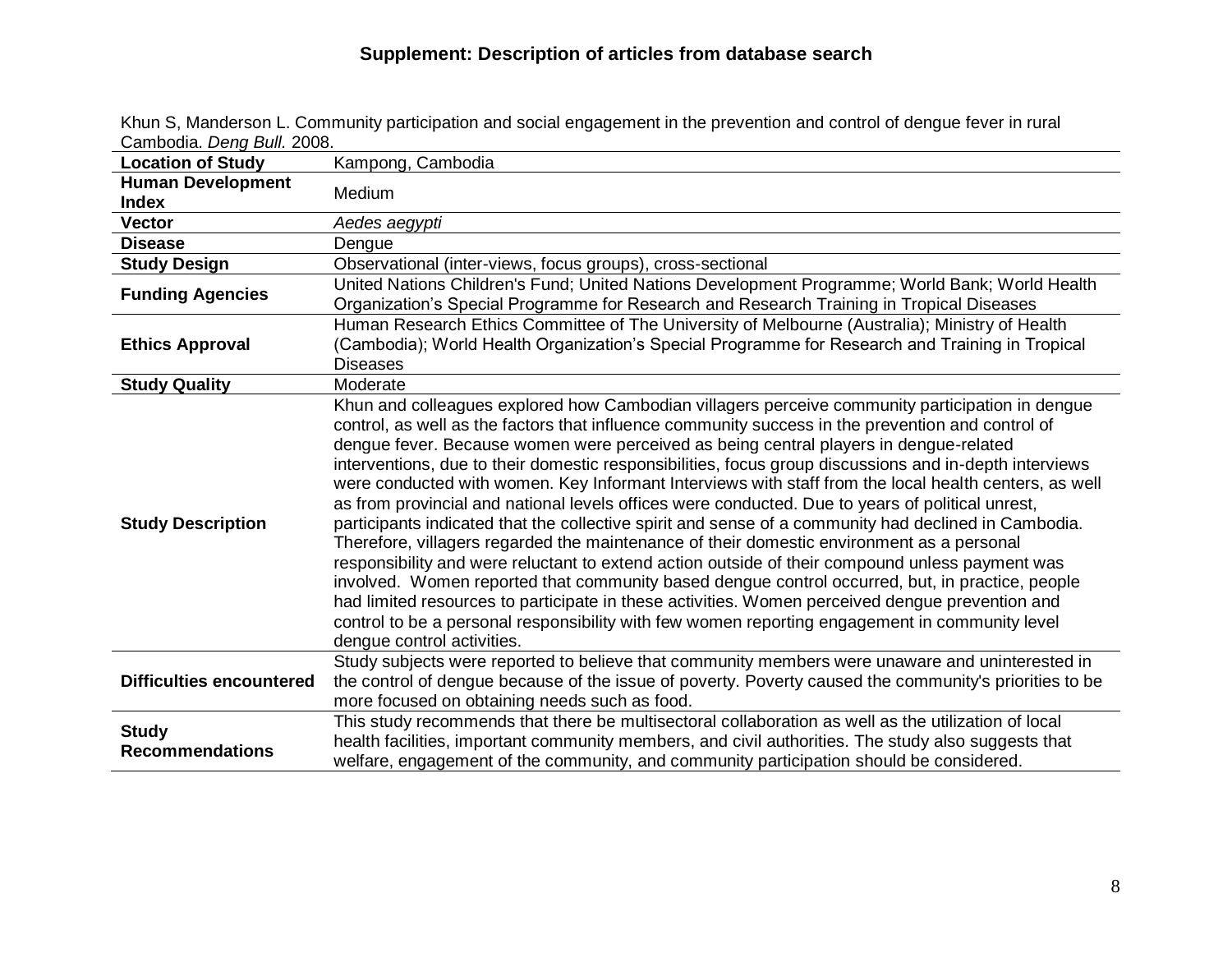| Health Scl. 2006,014).                 |                                                                                                                                                                                                                                                                                                                                                                                                                                                                                                                                                                                                                                                                                                                                                                                                                                                                                                                                                                                                                                                                                                                                                                                                      |
|----------------------------------------|------------------------------------------------------------------------------------------------------------------------------------------------------------------------------------------------------------------------------------------------------------------------------------------------------------------------------------------------------------------------------------------------------------------------------------------------------------------------------------------------------------------------------------------------------------------------------------------------------------------------------------------------------------------------------------------------------------------------------------------------------------------------------------------------------------------------------------------------------------------------------------------------------------------------------------------------------------------------------------------------------------------------------------------------------------------------------------------------------------------------------------------------------------------------------------------------------|
| <b>Location of Study</b>               | Malindi, Kenya                                                                                                                                                                                                                                                                                                                                                                                                                                                                                                                                                                                                                                                                                                                                                                                                                                                                                                                                                                                                                                                                                                                                                                                       |
| <b>Human</b>                           | Low                                                                                                                                                                                                                                                                                                                                                                                                                                                                                                                                                                                                                                                                                                                                                                                                                                                                                                                                                                                                                                                                                                                                                                                                  |
| <b>Development Index</b>               |                                                                                                                                                                                                                                                                                                                                                                                                                                                                                                                                                                                                                                                                                                                                                                                                                                                                                                                                                                                                                                                                                                                                                                                                      |
| <b>Vector</b>                          | Anopheles mosquito                                                                                                                                                                                                                                                                                                                                                                                                                                                                                                                                                                                                                                                                                                                                                                                                                                                                                                                                                                                                                                                                                                                                                                                   |
| <b>Disease</b>                         | Malaria                                                                                                                                                                                                                                                                                                                                                                                                                                                                                                                                                                                                                                                                                                                                                                                                                                                                                                                                                                                                                                                                                                                                                                                              |
| <b>Study Design</b>                    | Observational (inter-views, focus groups), cross sectional)                                                                                                                                                                                                                                                                                                                                                                                                                                                                                                                                                                                                                                                                                                                                                                                                                                                                                                                                                                                                                                                                                                                                          |
| <b>Funding Agencies</b>                | National Science Foundation; National Institutes of Health                                                                                                                                                                                                                                                                                                                                                                                                                                                                                                                                                                                                                                                                                                                                                                                                                                                                                                                                                                                                                                                                                                                                           |
| <b>Ethics Approval</b>                 | None Reported                                                                                                                                                                                                                                                                                                                                                                                                                                                                                                                                                                                                                                                                                                                                                                                                                                                                                                                                                                                                                                                                                                                                                                                        |
| <b>Study Quality</b>                   | Moderate                                                                                                                                                                                                                                                                                                                                                                                                                                                                                                                                                                                                                                                                                                                                                                                                                                                                                                                                                                                                                                                                                                                                                                                             |
| <b>Study Description</b>               | In Malindi, Kenya, community groups have become an integral part of the National Malaria Control<br>Strategy. During key informant interviews, focus group discussions and stakeholder meetings,<br>groups community groups that were involved with vector control were identified. The majority of the<br>groups identified comprised of youth and women. One group - The Sheila Women Group - reported<br>making and selling insecticide-treated nets. In addition to forming many of the community groups.<br>Groups were provided with training and information, and disseminated materials and equipment to<br>assist with project start-up. The Sheila Women's Group for example, reported receiving netting<br>material, sewing machines, and thread to initiate insecticide-treated net development. Results<br>indicate that community groups need clear government policies that outline the role of the<br>government versus community members in terms of malaria control. Also, a supportive policy on<br>incentives for participating community members and scientists should be developed as a next step<br>for coordinating future integrated vector management programs in Malindi. |
| <b>Difficulties</b>                    | A lack of continuous income was seen as a challenge for community group activities. Additionally,                                                                                                                                                                                                                                                                                                                                                                                                                                                                                                                                                                                                                                                                                                                                                                                                                                                                                                                                                                                                                                                                                                    |
| encountered                            | individuals' low financial status was reported to affect the involvement of group members.                                                                                                                                                                                                                                                                                                                                                                                                                                                                                                                                                                                                                                                                                                                                                                                                                                                                                                                                                                                                                                                                                                           |
| <b>Study</b><br><b>Recommendations</b> | There is a need to have an integrated program in which involves government workers, researchers,<br>and community members in vector control. There should be more governmental support in financing<br>efforts as well as creating clear policy which distinguishes roles of the government and the<br>community.                                                                                                                                                                                                                                                                                                                                                                                                                                                                                                                                                                                                                                                                                                                                                                                                                                                                                    |

Kibe LW, Mbogo CM, Keating J, Molyneux S, Githure JI, Beier JC. Community based vector control in Malindi, Kenya. *Afr Health Sci*. 2006;6(4).\*

\* Part of the same research program as Mutero CM, Mbogo C, Mwangangi J, Imbahale S, Kibe L, Orindi B, et al. An Assessment of Participatory Integrated Vector Management for Malaria Control in Kenya. *Environ Health Presp*. 2015;123(11):1145.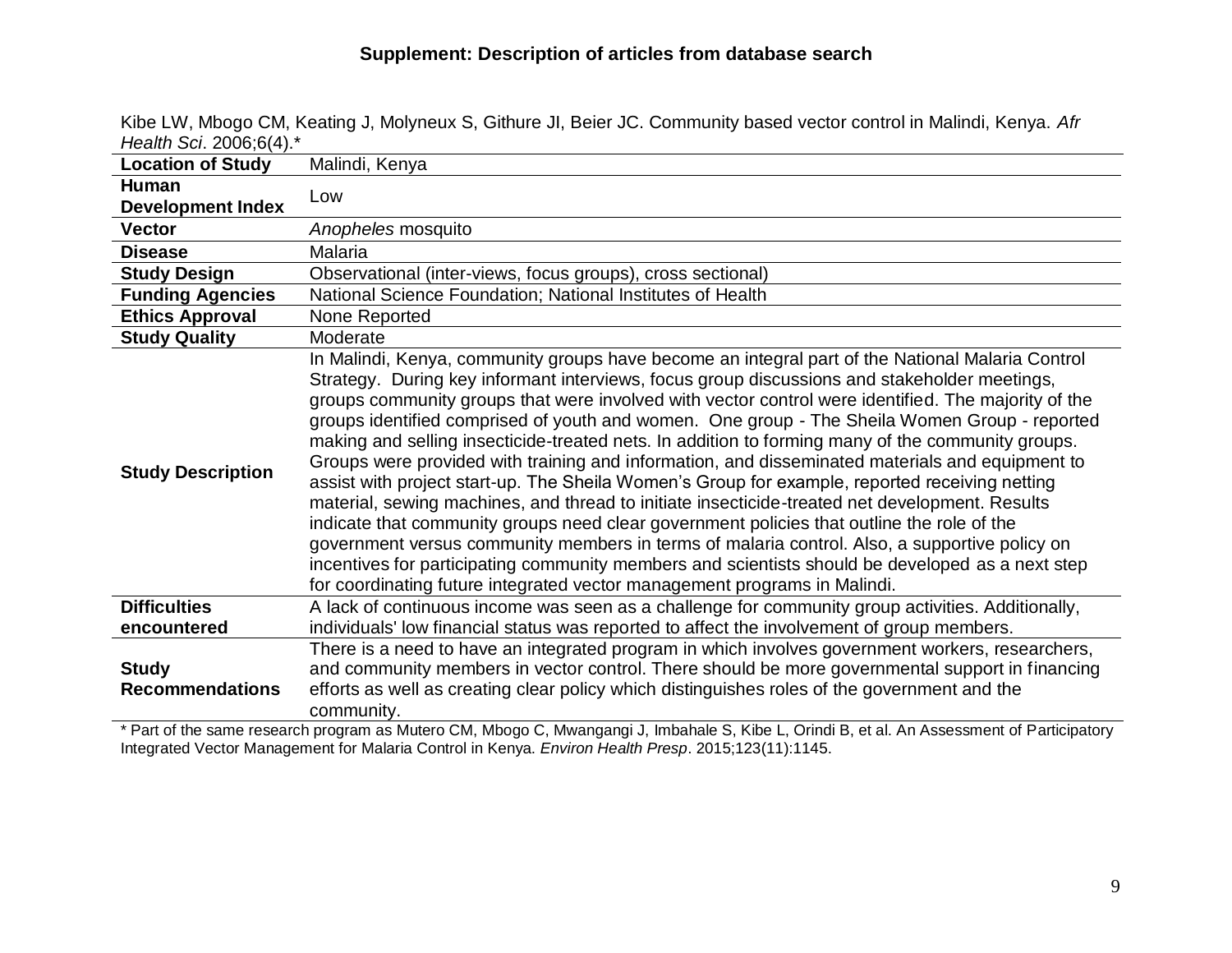| <b>Location of Study</b>                 | North Western Uganda                                                                                                                                                                                                                                                                                                                                                                                                                                                                                                                                                                                                                                                                                                                                                                                                                                                                                                                                                                                                                                                                                                                                                                                                                                                                                                                                                                                                                    |
|------------------------------------------|-----------------------------------------------------------------------------------------------------------------------------------------------------------------------------------------------------------------------------------------------------------------------------------------------------------------------------------------------------------------------------------------------------------------------------------------------------------------------------------------------------------------------------------------------------------------------------------------------------------------------------------------------------------------------------------------------------------------------------------------------------------------------------------------------------------------------------------------------------------------------------------------------------------------------------------------------------------------------------------------------------------------------------------------------------------------------------------------------------------------------------------------------------------------------------------------------------------------------------------------------------------------------------------------------------------------------------------------------------------------------------------------------------------------------------------------|
| <b>Human</b><br><b>Development Index</b> | Low                                                                                                                                                                                                                                                                                                                                                                                                                                                                                                                                                                                                                                                                                                                                                                                                                                                                                                                                                                                                                                                                                                                                                                                                                                                                                                                                                                                                                                     |
| <b>Vector</b>                            | <b>Tsetse Fly</b>                                                                                                                                                                                                                                                                                                                                                                                                                                                                                                                                                                                                                                                                                                                                                                                                                                                                                                                                                                                                                                                                                                                                                                                                                                                                                                                                                                                                                       |
| <b>Disease</b>                           | human African trypanosomiasis                                                                                                                                                                                                                                                                                                                                                                                                                                                                                                                                                                                                                                                                                                                                                                                                                                                                                                                                                                                                                                                                                                                                                                                                                                                                                                                                                                                                           |
| <b>Study Design</b>                      | Participatory action/ Cohort                                                                                                                                                                                                                                                                                                                                                                                                                                                                                                                                                                                                                                                                                                                                                                                                                                                                                                                                                                                                                                                                                                                                                                                                                                                                                                                                                                                                            |
| <b>Funding Agencies</b>                  | <b>Bill and Melinda Gates Foundation</b>                                                                                                                                                                                                                                                                                                                                                                                                                                                                                                                                                                                                                                                                                                                                                                                                                                                                                                                                                                                                                                                                                                                                                                                                                                                                                                                                                                                                |
| <b>Ethics Approval</b>                   | Research Ethics Committee of Liverpool School of Tropical Medicine; Uganda National Council of<br>Science and Technology Ethics Committee                                                                                                                                                                                                                                                                                                                                                                                                                                                                                                                                                                                                                                                                                                                                                                                                                                                                                                                                                                                                                                                                                                                                                                                                                                                                                               |
| <b>Study Quality</b>                     | Moderate                                                                                                                                                                                                                                                                                                                                                                                                                                                                                                                                                                                                                                                                                                                                                                                                                                                                                                                                                                                                                                                                                                                                                                                                                                                                                                                                                                                                                                |
| <b>Study Description</b>                 | In Uganda, local women led a tsetse control program. Although the project had many aims, the<br>primary woman focused aim was to pilot a women led tsetse control intervention using small pieces<br>of cloth that were impregnated with insecticide, tiny targets, that attracted tsetse flies. Village A<br>piloted an intervention where women where local women were enlisted to implement a tsetse control<br>program through action research and Village B had an externally run program managed by team of<br>"experts" and locally trained field technicians. Women mapped and measured the distance to local<br>water sources in their communities. Women placed tiny targets that attracts tsetse flies around river<br>beds 50 meters apart. Qualitative reports indicated that women noticed a reduction of flies at the<br>water sources. Overall, women were more willing, motivated and organized to successfully manage<br>operation. Their sense of ownership to the project and sense of empowerment increased which<br>proved to be cost effective. Participants in Village A perceived the intervention as feasible. Because<br>communities maintained the targets, more tiny targets were functional at six months post deployment<br>in the pilot village than in an expert-led program in an adjacent area. At the end of the intervention,<br>women requested replacement targets to deploy the following year. |
| <b>Difficulties</b><br>encountered       | Women experienced challenges related to: time management, lack of tools to clear vegetation, lack<br>of protective footwear, fear of snakes, and difficulties in accessing intervention areas. Women<br>needed to be completed by noon due to weather and domestic tasks. Women reported that if<br>provided with tools, protective footwear and some flexibility in hours, tsetse control interventions<br>could be managed by women.                                                                                                                                                                                                                                                                                                                                                                                                                                                                                                                                                                                                                                                                                                                                                                                                                                                                                                                                                                                                  |
| <b>Study</b><br><b>Recommendations</b>   | At the end of the intervention, women requested replacement targets to deploy the following year.                                                                                                                                                                                                                                                                                                                                                                                                                                                                                                                                                                                                                                                                                                                                                                                                                                                                                                                                                                                                                                                                                                                                                                                                                                                                                                                                       |

Kovačič V. Women-led tsetse control: A pilot study in northwest Uganda. University of Liverpool; 2015.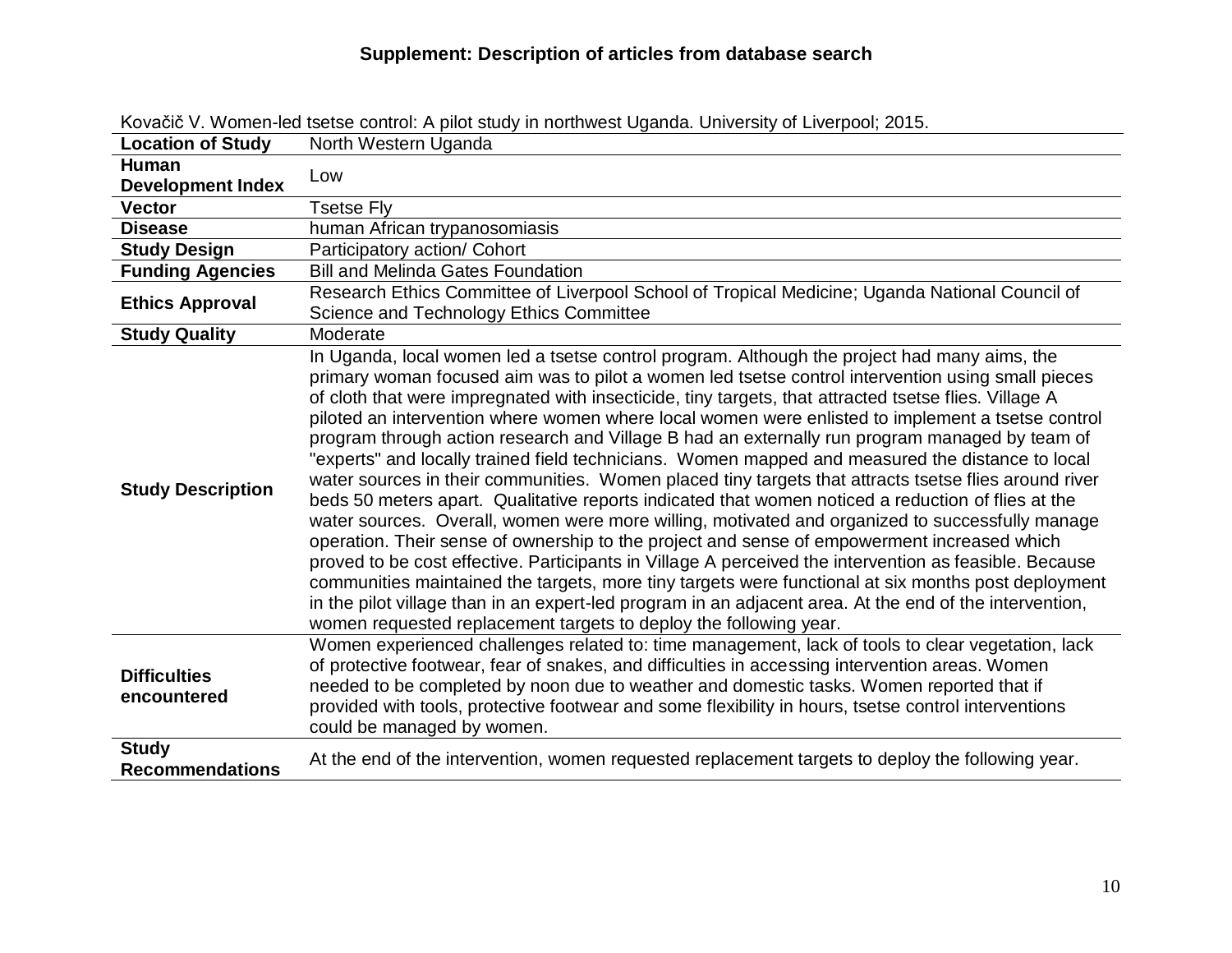|                                        | Trialaria control. a flew experience in Latin America. <i>Malaria J. 2002</i> , it to firm.                                                                                                   |
|----------------------------------------|-----------------------------------------------------------------------------------------------------------------------------------------------------------------------------------------------|
| <b>Location of Study</b>               | South Mexico and Pacific and Atlantic coasts of Colombia                                                                                                                                      |
| <b>Human</b>                           | High                                                                                                                                                                                          |
| <b>Development Index</b>               |                                                                                                                                                                                               |
| <b>Vector</b>                          | Plasmodium vivax, Plasmodium falciparum                                                                                                                                                       |
| <b>Disease</b>                         | <b>Malaria</b>                                                                                                                                                                                |
| <b>Study Design</b>                    | Com-munity participatory methods                                                                                                                                                              |
|                                        | Department of International Development, Malaria-Knowledge Programme; European                                                                                                                |
| <b>Funding Agencies</b>                | Commission                                                                                                                                                                                    |
| <b>Ethics Approval</b>                 | None Reported                                                                                                                                                                                 |
| <b>Study Quality</b>                   | Moderate                                                                                                                                                                                      |
|                                        | Kroeger and colleagues discussed the process of creating 14 community-based cooperatives in<br>Mexico and Columbia. Cooperatives offered specialized services that include the: production of |
| <b>Study Description</b>               | nets( $n=2$ ); impregnation of existing nets ( $n=5$ ); and impregnation of industrially produced or                                                                                          |
|                                        | existing nets ( $n=8$ ). Members of a prospective cooperative attended a training course about the                                                                                            |
|                                        | insecticide-treated materials. At the start of the project, the research team donated provisions                                                                                              |
|                                        | for impregnating roughly 1000 bednets. Any income obtained from the sales of the impregnated                                                                                                  |
|                                        | nets was put into a revolving fund for the purchase of future supplies and income for the                                                                                                     |
|                                        | cooperative members. Overall, six of the 14 cooperatives formed only contained female                                                                                                         |
|                                        | members. Each cooperative had elected officials, women held the majority of these positions                                                                                                   |
|                                        | within the cooperatives. Results of the project demonstrated that coverage of impregnated nets                                                                                                |
|                                        | increased with low-cost cooperatives. With support and supervision by the health services,                                                                                                    |
|                                        | cooperatives have good potential to achieve and maintain high impregnation rates in the Latin                                                                                                 |
|                                        | American context.                                                                                                                                                                             |
|                                        | Direct supervision of the cooperatives was essential to program success; due to security reasons                                                                                              |
| <b>Difficulties</b>                    | this could only occur inside larger areas. In Columbia, two cooperatives had funds stolen.                                                                                                    |
| encountered                            | Community members often didn't understand the need to re-impregnate mosquito nets or pay for                                                                                                  |
|                                        |                                                                                                                                                                                               |
|                                        | it. Cooperatives in Columbia experienced higher insecticide costs due to an import tax.<br>Community cooperatives that impregnate material have good potential for decreasing vector          |
| <b>Study</b><br><b>Recommendations</b> | borne diseases in Latin American.                                                                                                                                                             |
|                                        |                                                                                                                                                                                               |

Kroeger A, Avinna A, Ordonnez-Gonzalez J, Escandon C. Community cooperatives and insecticide-treated materials for malaria control: a new experience in Latin America. *Malaria J*. 2002;1(15):1-15.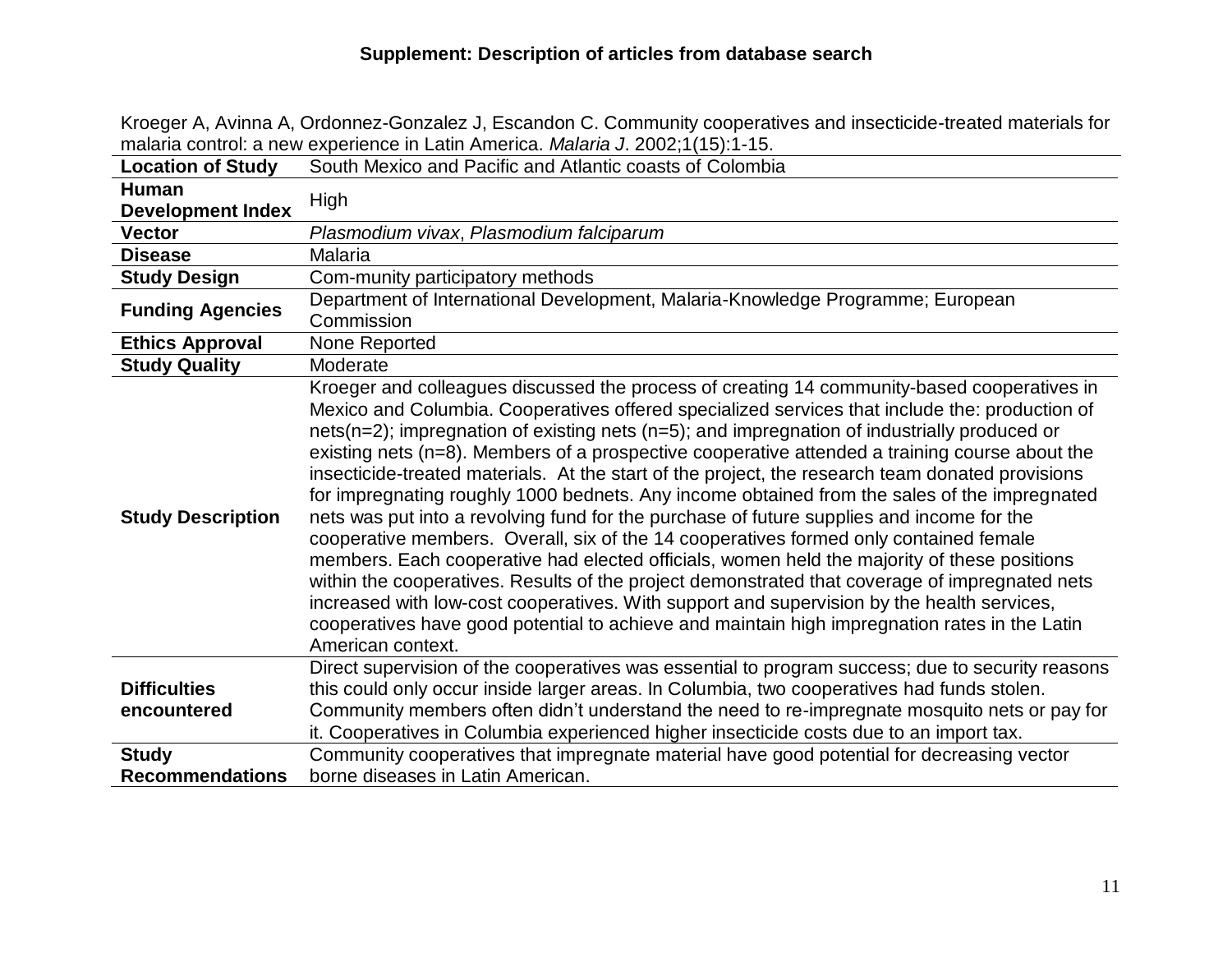Leygues M, Gouteux J-P. La lutte communautaire contre une endémie tropicale: croyances surnaturelles et pièges à tsétsé au Congo. *Soc Sci Med*. 1989;28(12):1255-1267.

| <b>Location of Study</b> | Tambura County, South Sudan                                                                                                                                                                                                                                                                                                                                                                                                                                                                                                                                                                                                                                                                                                                                                                                                                                                                                                                                                                                                                                                                                                                                                                                               |
|--------------------------|---------------------------------------------------------------------------------------------------------------------------------------------------------------------------------------------------------------------------------------------------------------------------------------------------------------------------------------------------------------------------------------------------------------------------------------------------------------------------------------------------------------------------------------------------------------------------------------------------------------------------------------------------------------------------------------------------------------------------------------------------------------------------------------------------------------------------------------------------------------------------------------------------------------------------------------------------------------------------------------------------------------------------------------------------------------------------------------------------------------------------------------------------------------------------------------------------------------------------|
| <b>Human</b>             | Low                                                                                                                                                                                                                                                                                                                                                                                                                                                                                                                                                                                                                                                                                                                                                                                                                                                                                                                                                                                                                                                                                                                                                                                                                       |
| <b>Development Index</b> |                                                                                                                                                                                                                                                                                                                                                                                                                                                                                                                                                                                                                                                                                                                                                                                                                                                                                                                                                                                                                                                                                                                                                                                                                           |
| <b>Vector</b>            | <b>Tsetse Fly</b>                                                                                                                                                                                                                                                                                                                                                                                                                                                                                                                                                                                                                                                                                                                                                                                                                                                                                                                                                                                                                                                                                                                                                                                                         |
| <b>Disease</b>           | African trypanosomiasis                                                                                                                                                                                                                                                                                                                                                                                                                                                                                                                                                                                                                                                                                                                                                                                                                                                                                                                                                                                                                                                                                                                                                                                                   |
| <b>Study Design</b>      | Intervention/Observational (pre- and post-test)                                                                                                                                                                                                                                                                                                                                                                                                                                                                                                                                                                                                                                                                                                                                                                                                                                                                                                                                                                                                                                                                                                                                                                           |
| <b>Funding Agencies</b>  | Cooperative for Assistance and Relief Everywhere; International Medical Corps; United States                                                                                                                                                                                                                                                                                                                                                                                                                                                                                                                                                                                                                                                                                                                                                                                                                                                                                                                                                                                                                                                                                                                              |
|                          | <b>Centers for Disease Control and Prevention</b>                                                                                                                                                                                                                                                                                                                                                                                                                                                                                                                                                                                                                                                                                                                                                                                                                                                                                                                                                                                                                                                                                                                                                                         |
| <b>Ethics Approval</b>   | None Reported                                                                                                                                                                                                                                                                                                                                                                                                                                                                                                                                                                                                                                                                                                                                                                                                                                                                                                                                                                                                                                                                                                                                                                                                             |
| <b>Study Quality</b>     | Moderate                                                                                                                                                                                                                                                                                                                                                                                                                                                                                                                                                                                                                                                                                                                                                                                                                                                                                                                                                                                                                                                                                                                                                                                                                  |
| <b>Study Description</b> | In the South Sudan, an increase in African trypanosomiasis was experienced in the 1990s. The<br>goal of this study was to increase community involvement in vector control of Trypanosoma<br>brucei and to reduce the incidence of African trypanosomiasis. An integrated vector control<br>approach was adopted by public health officials that focused on screening, treating, and training<br>community-based vector control approaches in Tambura County, South Sudan. Between 1997-<br>2001, 3250 traps were constructed and placed in high density areas by community<br>volunteers. The average number of flies caught in each trap dropped significantly, from 25 to 3.<br>The prevalence of trypanosomiasis was reduced from 9% to 2%. The success of the program<br>was attributed to creating traps that were easily constructed from local materials, and were<br>considered easy to set up, and maintain. Also, recruiting community volunteers from traditional<br>birth attendants, and involving women's groups was described as crucial to the program success.<br>Finally, the consultation and education of villagers before the intervention were imperative to<br>raising the participation efforts. |
| <b>Difficulties</b>      | Not plausible to assume a causal relationship between community trapping activities and a                                                                                                                                                                                                                                                                                                                                                                                                                                                                                                                                                                                                                                                                                                                                                                                                                                                                                                                                                                                                                                                                                                                                 |
| encountered              | reduction of disease prevalence.                                                                                                                                                                                                                                                                                                                                                                                                                                                                                                                                                                                                                                                                                                                                                                                                                                                                                                                                                                                                                                                                                                                                                                                          |
| <b>Study</b>             | Materials should be simple to make and use and community participants should be educated                                                                                                                                                                                                                                                                                                                                                                                                                                                                                                                                                                                                                                                                                                                                                                                                                                                                                                                                                                                                                                                                                                                                  |
| <b>Recommendations</b>   | before an intervention to improve participation. Also, recruitment of community volunteers such                                                                                                                                                                                                                                                                                                                                                                                                                                                                                                                                                                                                                                                                                                                                                                                                                                                                                                                                                                                                                                                                                                                           |
|                          | as birth attendants and women's groups was seen as crucial to the intervention's success.                                                                                                                                                                                                                                                                                                                                                                                                                                                                                                                                                                                                                                                                                                                                                                                                                                                                                                                                                                                                                                                                                                                                 |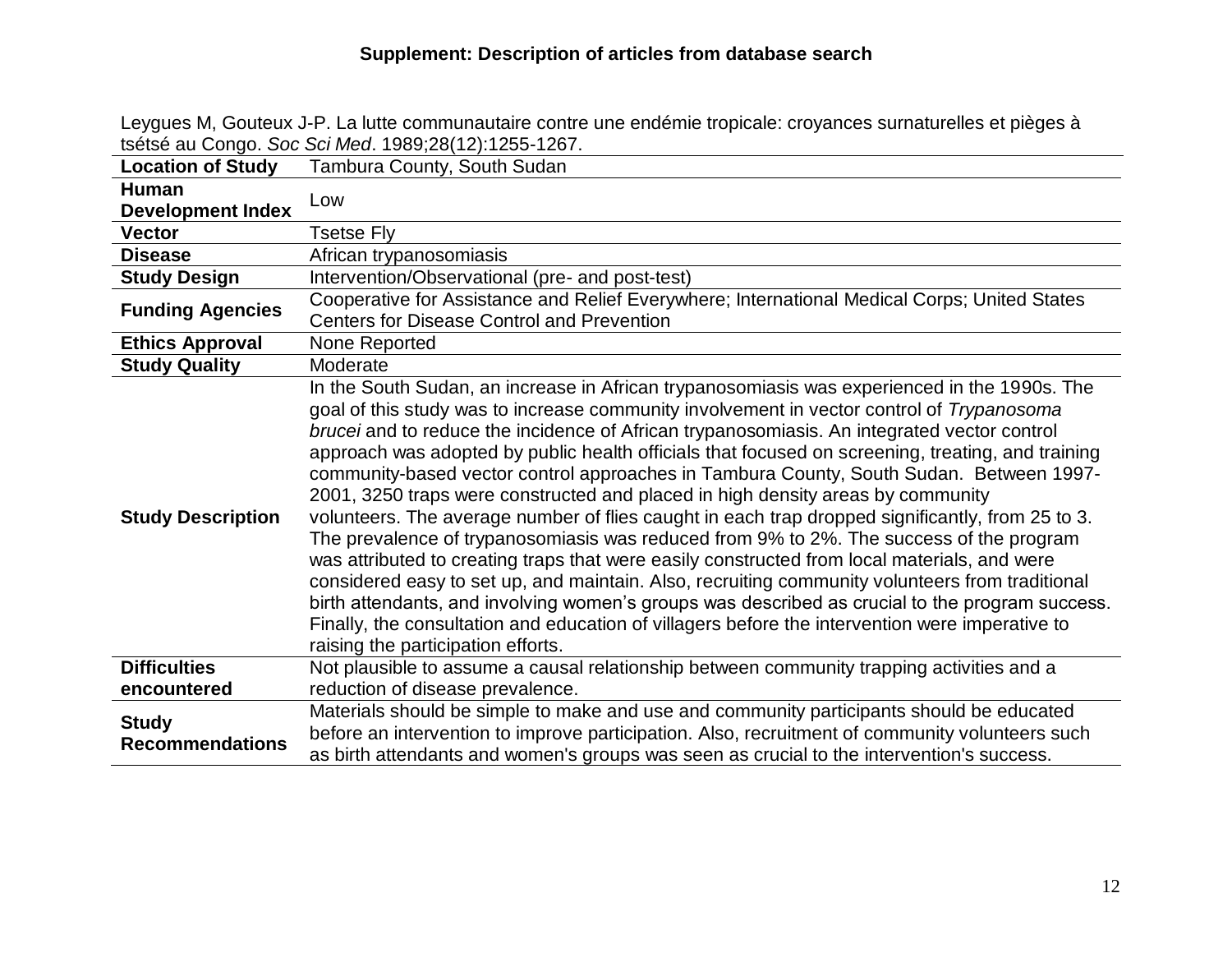| insecticide impregnation of mosquito nets in Bagamoyo District, Tanzania. Health Policy Plann. 1995;10(1):50-59. |                                                                                                                                                                                                                                                                                                                                                                                                                                                                                                                                                                                                                                                                                                                                                                                                                                                                                                                                                                                                                                                                                                                                                                                                                                                                                                                                                                                       |
|------------------------------------------------------------------------------------------------------------------|---------------------------------------------------------------------------------------------------------------------------------------------------------------------------------------------------------------------------------------------------------------------------------------------------------------------------------------------------------------------------------------------------------------------------------------------------------------------------------------------------------------------------------------------------------------------------------------------------------------------------------------------------------------------------------------------------------------------------------------------------------------------------------------------------------------------------------------------------------------------------------------------------------------------------------------------------------------------------------------------------------------------------------------------------------------------------------------------------------------------------------------------------------------------------------------------------------------------------------------------------------------------------------------------------------------------------------------------------------------------------------------|
| <b>Location of Study</b>                                                                                         | Bagamayo District, Tanzania                                                                                                                                                                                                                                                                                                                                                                                                                                                                                                                                                                                                                                                                                                                                                                                                                                                                                                                                                                                                                                                                                                                                                                                                                                                                                                                                                           |
| Human<br><b>Development Index</b>                                                                                | Low                                                                                                                                                                                                                                                                                                                                                                                                                                                                                                                                                                                                                                                                                                                                                                                                                                                                                                                                                                                                                                                                                                                                                                                                                                                                                                                                                                                   |
| <b>Vector</b>                                                                                                    | Anopheles mosquito                                                                                                                                                                                                                                                                                                                                                                                                                                                                                                                                                                                                                                                                                                                                                                                                                                                                                                                                                                                                                                                                                                                                                                                                                                                                                                                                                                    |
| <b>Disease</b>                                                                                                   | Malaria                                                                                                                                                                                                                                                                                                                                                                                                                                                                                                                                                                                                                                                                                                                                                                                                                                                                                                                                                                                                                                                                                                                                                                                                                                                                                                                                                                               |
| <b>Study Design</b>                                                                                              | Intervention                                                                                                                                                                                                                                                                                                                                                                                                                                                                                                                                                                                                                                                                                                                                                                                                                                                                                                                                                                                                                                                                                                                                                                                                                                                                                                                                                                          |
| <b>Funding Agencies</b>                                                                                          | United States Agency for International Development                                                                                                                                                                                                                                                                                                                                                                                                                                                                                                                                                                                                                                                                                                                                                                                                                                                                                                                                                                                                                                                                                                                                                                                                                                                                                                                                    |
| <b>Ethics Approval</b>                                                                                           | None Reported                                                                                                                                                                                                                                                                                                                                                                                                                                                                                                                                                                                                                                                                                                                                                                                                                                                                                                                                                                                                                                                                                                                                                                                                                                                                                                                                                                         |
| <b>Study Quality</b>                                                                                             | Moderate                                                                                                                                                                                                                                                                                                                                                                                                                                                                                                                                                                                                                                                                                                                                                                                                                                                                                                                                                                                                                                                                                                                                                                                                                                                                                                                                                                              |
| <b>Study Description</b>                                                                                         | Designing, implementing and assessing the Bagamoyo Bednet Project occurred over a period of 5<br>years and was funded by the U.S. Agency for International Development, in Bagamoyo District of<br>Tanzania. The project was designed to set up an insecticide-treated mosquito nets program with<br>strong community participation, thereby measuring its impact on malaria transmission. It aimed at<br>determining how the community could be involved through sustainable and successful<br>implementation. The project aimed at addressing several key objectives related to both malaria<br>control and local sustainability in the absence of external funding. The project area covered 13<br>villages, in which malaria transmission reduced and children's health improved considerably. The<br>overall health of the community members had also improved and most of the people benefited from<br>participation. The project staff developed effective messages that were communicated to community<br>members by posters, skits, talks, and teaching through elected villagers. This resulted to a high level<br>of participation and more people were willing to purchase bednets and insecticides. A system for<br>accumulation of capital was developed within each village, and a management structure was set up<br>and defined in a locally developed constitution. |
| <b>Difficulties</b><br>encountered                                                                               | Low levels of malaria control coverage were caused by: dispersed population; inaccessible roads;<br>high cost of vehicles and insecticides. Other challenges included actual costs of purchasing bednets,<br>limited awareness of the health risks associated with malaria, few women participating in committees<br>and limited knowledge on the roles and costs of insecticides.                                                                                                                                                                                                                                                                                                                                                                                                                                                                                                                                                                                                                                                                                                                                                                                                                                                                                                                                                                                                    |
| <b>Study</b><br><b>Recommendations</b>                                                                           | The key to a sustainable community-based implementation plan involves building a partnership<br>between the villagers, district authorities and the central government. It is necessary that the<br>community acquires capital reserves in order to pay for services and supplies. This can be done by<br>investing revenues obtained from sales of bednets and insecticides into village operated funds.                                                                                                                                                                                                                                                                                                                                                                                                                                                                                                                                                                                                                                                                                                                                                                                                                                                                                                                                                                             |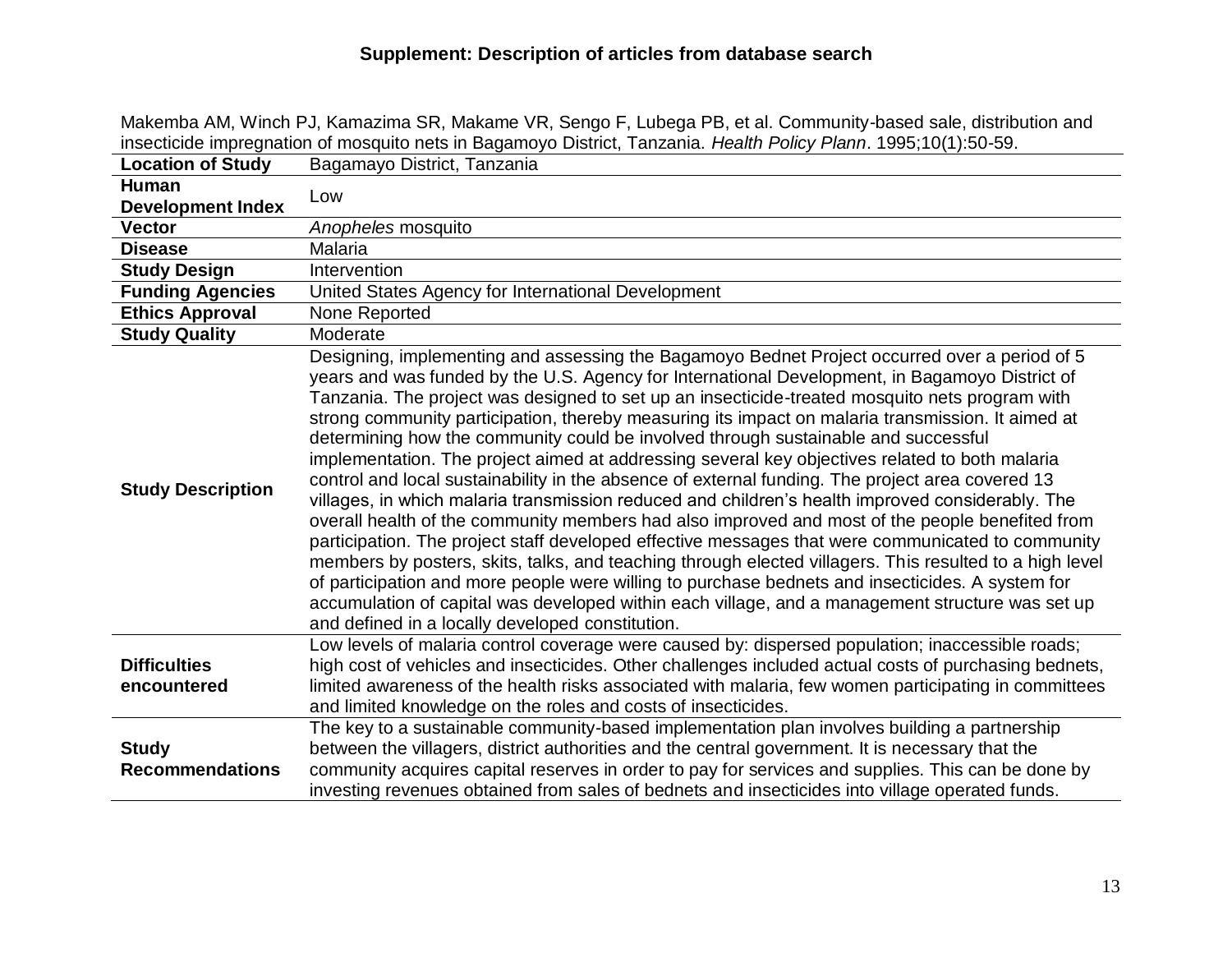|                                          | Malaria Control in Kenya. <i>Environ Health Presp.</i> 2015;123(11):1145.                                                                                                                                                                                                                                                                                                                                                                                                                                                                                                                                                                                                                                                                                                                                                                                                                                                                                                                                                                                                                                                                                                                                                                                                                                                                                                                                                                                                                                                                                                                                                                                                                                                                                                                                                                                                                                                                                                                                                                                                                                                                                                                                                                                                      |
|------------------------------------------|--------------------------------------------------------------------------------------------------------------------------------------------------------------------------------------------------------------------------------------------------------------------------------------------------------------------------------------------------------------------------------------------------------------------------------------------------------------------------------------------------------------------------------------------------------------------------------------------------------------------------------------------------------------------------------------------------------------------------------------------------------------------------------------------------------------------------------------------------------------------------------------------------------------------------------------------------------------------------------------------------------------------------------------------------------------------------------------------------------------------------------------------------------------------------------------------------------------------------------------------------------------------------------------------------------------------------------------------------------------------------------------------------------------------------------------------------------------------------------------------------------------------------------------------------------------------------------------------------------------------------------------------------------------------------------------------------------------------------------------------------------------------------------------------------------------------------------------------------------------------------------------------------------------------------------------------------------------------------------------------------------------------------------------------------------------------------------------------------------------------------------------------------------------------------------------------------------------------------------------------------------------------------------|
| <b>Location of Study</b>                 | Malindi and Nyabondo, Kenya                                                                                                                                                                                                                                                                                                                                                                                                                                                                                                                                                                                                                                                                                                                                                                                                                                                                                                                                                                                                                                                                                                                                                                                                                                                                                                                                                                                                                                                                                                                                                                                                                                                                                                                                                                                                                                                                                                                                                                                                                                                                                                                                                                                                                                                    |
| <b>Human Development</b><br><b>Index</b> | Low                                                                                                                                                                                                                                                                                                                                                                                                                                                                                                                                                                                                                                                                                                                                                                                                                                                                                                                                                                                                                                                                                                                                                                                                                                                                                                                                                                                                                                                                                                                                                                                                                                                                                                                                                                                                                                                                                                                                                                                                                                                                                                                                                                                                                                                                            |
| <b>Vector</b>                            | Anopheles mosquito                                                                                                                                                                                                                                                                                                                                                                                                                                                                                                                                                                                                                                                                                                                                                                                                                                                                                                                                                                                                                                                                                                                                                                                                                                                                                                                                                                                                                                                                                                                                                                                                                                                                                                                                                                                                                                                                                                                                                                                                                                                                                                                                                                                                                                                             |
| <b>Disease</b>                           | Malaria                                                                                                                                                                                                                                                                                                                                                                                                                                                                                                                                                                                                                                                                                                                                                                                                                                                                                                                                                                                                                                                                                                                                                                                                                                                                                                                                                                                                                                                                                                                                                                                                                                                                                                                                                                                                                                                                                                                                                                                                                                                                                                                                                                                                                                                                        |
| <b>Study Design</b>                      | Cohort                                                                                                                                                                                                                                                                                                                                                                                                                                                                                                                                                                                                                                                                                                                                                                                                                                                                                                                                                                                                                                                                                                                                                                                                                                                                                                                                                                                                                                                                                                                                                                                                                                                                                                                                                                                                                                                                                                                                                                                                                                                                                                                                                                                                                                                                         |
| <b>Funding Agencies</b>                  | Biovision Foundation (Switzerland), International Centre of Insect Physiology and Ecology                                                                                                                                                                                                                                                                                                                                                                                                                                                                                                                                                                                                                                                                                                                                                                                                                                                                                                                                                                                                                                                                                                                                                                                                                                                                                                                                                                                                                                                                                                                                                                                                                                                                                                                                                                                                                                                                                                                                                                                                                                                                                                                                                                                      |
| <b>Ethics Approval</b>                   | None Reported                                                                                                                                                                                                                                                                                                                                                                                                                                                                                                                                                                                                                                                                                                                                                                                                                                                                                                                                                                                                                                                                                                                                                                                                                                                                                                                                                                                                                                                                                                                                                                                                                                                                                                                                                                                                                                                                                                                                                                                                                                                                                                                                                                                                                                                                  |
| <b>Study Quality</b>                     | Moderate                                                                                                                                                                                                                                                                                                                                                                                                                                                                                                                                                                                                                                                                                                                                                                                                                                                                                                                                                                                                                                                                                                                                                                                                                                                                                                                                                                                                                                                                                                                                                                                                                                                                                                                                                                                                                                                                                                                                                                                                                                                                                                                                                                                                                                                                       |
| <b>Study Description</b>                 | The study explored comprehensive strategies that effectively integrated both chemical and nonchemical methods of<br>vector control into the existing healthcare system, so as to reduce the limitations associated with exclusive reliance<br>on traditional vector control interventions such as the use of long lasting insecticidal nets and indoor residual<br>spraying. The assessment of community based Integrated Vector Management (IVM) for malaria control in Kenya<br>was carried out in two different sites; Nyabondo and Malindi regions, over a period of 6 years. Malindi, a coastal<br>town and an urban setting, was a major tourist destination while Nyabondo, which is located on the west, near Lake<br>Victoria, was mostly rural. The methods used in the study included qualitative external evaluation which assessed<br>the IVM implementation process and its impacts on the community and other beneficiaries. This method employed<br>institutional analysis that involved website review of the institutions that supported IVM as well as documentary<br>analysis, which focused on interviewing project staff and community groups. The case data was collected by use of<br>lights traps in both sites and pyrethrum spray catches in Malindi. Other methods that were used included evidence-<br>based decision making, advocacy and social mobilizations, vertical and horizontal collaborations, integrated<br>approaches, and capacity building. The results indicated that Malindi was more successful than Nyabondo in its IVM<br>operations due to advantages of multi-stakeholder involvement as well as other supplementary resources it received<br>from other donors. The community involvement through school and hospital based programs, women's groups, and<br>malaria scouts (mostly women) helped to educate the public on malaria, thus leading to increased awareness and a<br>reduced number of mosquito breeding sites. A number of the community members received training and eventually<br>became employed due to participation in the project. The results showed there had been significant reduction in the<br>number of malaria cases between 2009 and 2011 in Malindi, due to successful implementation of IVM. |
| <b>Difficulties</b><br>encountered       | Barriers hindering optimal participation by the community in Nyabondo included the expectation of payment by some<br>of the participants and the difficulty in determining if the brickmakers were only renting plots of land and were<br>therefore not members of the community.                                                                                                                                                                                                                                                                                                                                                                                                                                                                                                                                                                                                                                                                                                                                                                                                                                                                                                                                                                                                                                                                                                                                                                                                                                                                                                                                                                                                                                                                                                                                                                                                                                                                                                                                                                                                                                                                                                                                                                                              |
| <b>Study</b><br><b>Recommendations</b>   | Awareness, involvement as well as horizontal and vertical collaborations between research institutes, policy makers<br>and multi-stakeholders contribute more effectively to integrated vector management operations.                                                                                                                                                                                                                                                                                                                                                                                                                                                                                                                                                                                                                                                                                                                                                                                                                                                                                                                                                                                                                                                                                                                                                                                                                                                                                                                                                                                                                                                                                                                                                                                                                                                                                                                                                                                                                                                                                                                                                                                                                                                          |

Mutero CM, Mbogo C, Mwangangi J, Imbahale S, Kibe L, Orindi B, et al. An Assessment of Participatory Integrated Vector Management for Malaria Control in Kenya. *Environ Health Presp*. 2015;123(11):1145.\*

\* Part of the same research program as Kibe LW, Mbogo CM, Keating J, Molyneux S, Githure JI, Beier JC. Community based vector control in Malindi, Kenya. *Afr Health Sci*. 2006;6(4).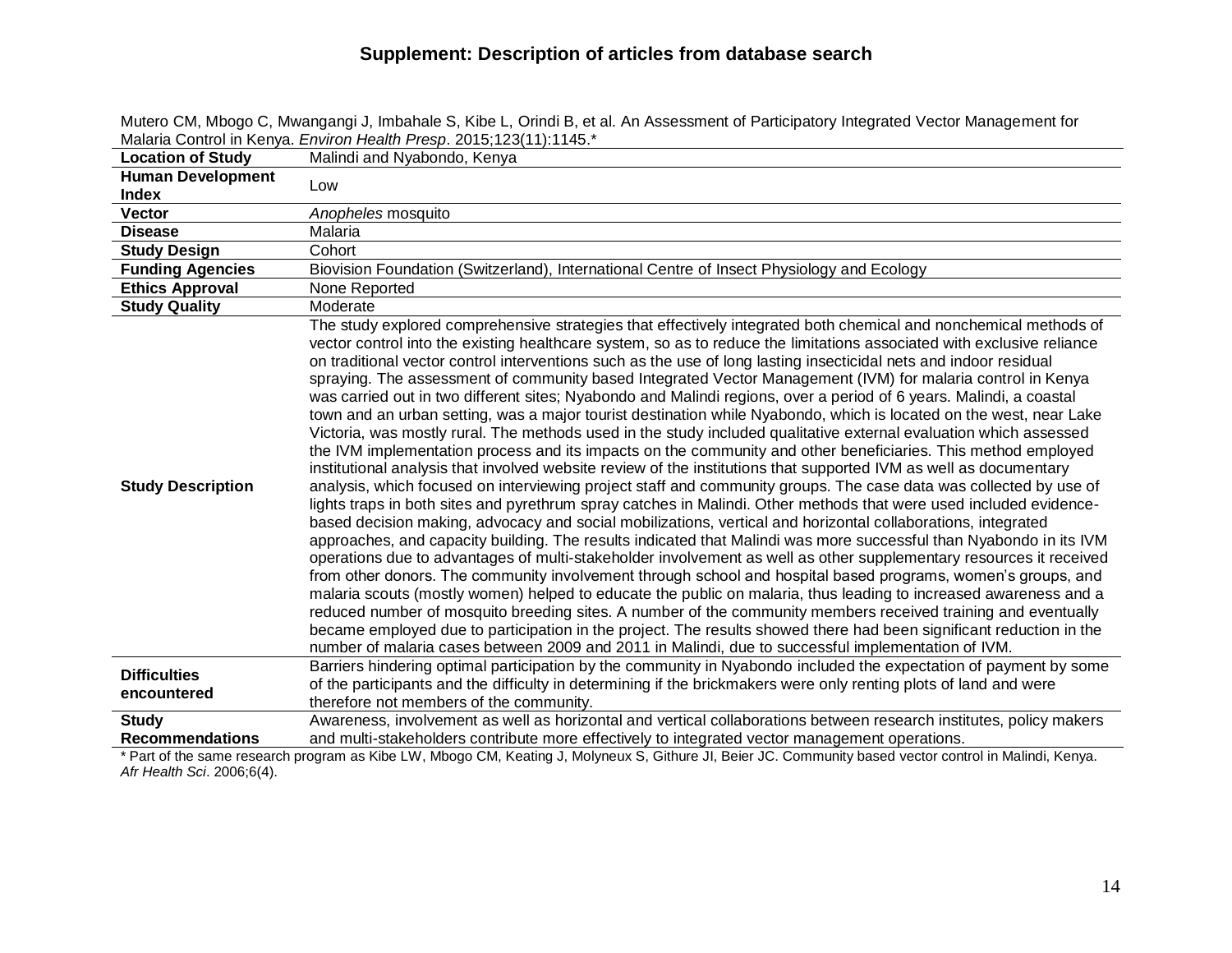| Nading, A. M. Dengue mosquitoes are single mothers: Biopolitics meet ecological aesthetics in Nicaraguan community |
|--------------------------------------------------------------------------------------------------------------------|
| health work. Cult Anthropol. 2012; 27(4): 572-596.                                                                 |

| <b>Location of Study</b>               | Nicaragua                                                                                                                                                                                                                                                                                                                                                                                                                                                                                                      |
|----------------------------------------|----------------------------------------------------------------------------------------------------------------------------------------------------------------------------------------------------------------------------------------------------------------------------------------------------------------------------------------------------------------------------------------------------------------------------------------------------------------------------------------------------------------|
| <b>Human</b>                           | <b>Medium</b>                                                                                                                                                                                                                                                                                                                                                                                                                                                                                                  |
| <b>Development Index</b>               |                                                                                                                                                                                                                                                                                                                                                                                                                                                                                                                |
| <b>Vector</b>                          | Aedes aegypti                                                                                                                                                                                                                                                                                                                                                                                                                                                                                                  |
| <b>Disease</b>                         | Dengue                                                                                                                                                                                                                                                                                                                                                                                                                                                                                                         |
| <b>Study Design</b>                    | Observational                                                                                                                                                                                                                                                                                                                                                                                                                                                                                                  |
| <b>Funding Agencies</b>                | Fulbright-Hayes Doctoral Dissertation Research Award; Social Science Research Council;<br>National Science Foundation; University of Wisconsin-Madison Graduate Student Collaborative;<br>Franklin & Marshall College.                                                                                                                                                                                                                                                                                         |
| <b>Ethics Approval</b>                 | None Reported                                                                                                                                                                                                                                                                                                                                                                                                                                                                                                  |
| <b>Study Quality</b>                   | Low                                                                                                                                                                                                                                                                                                                                                                                                                                                                                                            |
| <b>Study Description</b>               | This observational study draws on 18 months of research in a Nicaraguan community.<br>Community health workers, 90% of which were women, were taught how to identify, count,<br>record and destroy foci within the community. Female participants indicated that women were<br>better equipped to perform the role of vector control within the community as they had better<br>social and negotiation skills and empathy than men. Women also indicated they had more<br>intimate knowledge of the household. |
| <b>Difficulties</b><br>encountered     | None reported                                                                                                                                                                                                                                                                                                                                                                                                                                                                                                  |
| <b>Study</b><br><b>Recommendations</b> | Creating a sense of detachment where community health workers were able to separate the<br>person residing in the household, the environment and the mosquito was deemed essential to the<br>program.                                                                                                                                                                                                                                                                                                          |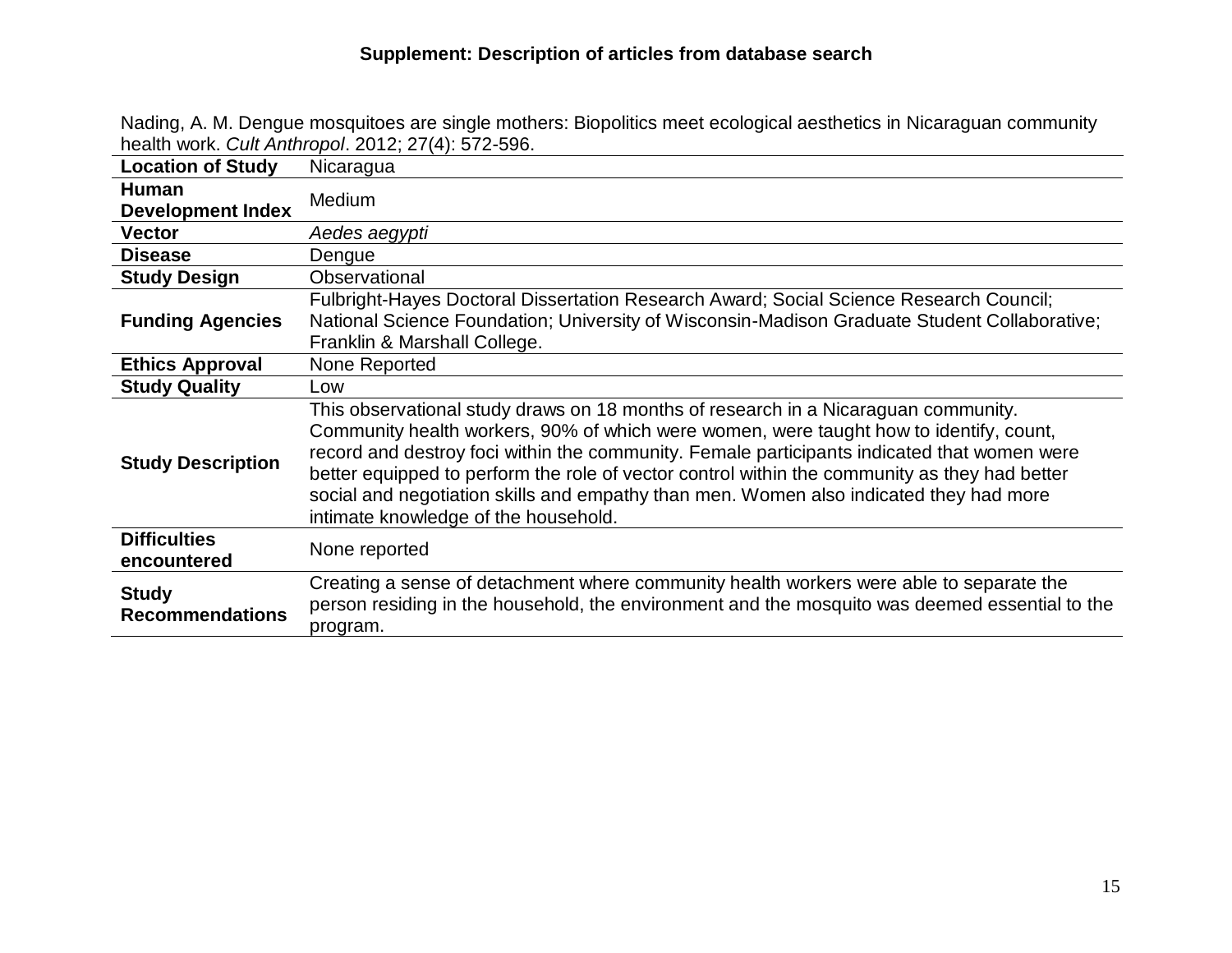| Med Assoc Thai. 2011;94(2):235-241. | and the annual teacher only encurrent program acting participately teaming proceed for actigate                                                                                                                                                                                                                                                                                                                                                                                                                                                                                                                                                                                                                                                             |
|-------------------------------------|-------------------------------------------------------------------------------------------------------------------------------------------------------------------------------------------------------------------------------------------------------------------------------------------------------------------------------------------------------------------------------------------------------------------------------------------------------------------------------------------------------------------------------------------------------------------------------------------------------------------------------------------------------------------------------------------------------------------------------------------------------------|
| <b>Location of Study</b>            | Chachoengsao, Thailand                                                                                                                                                                                                                                                                                                                                                                                                                                                                                                                                                                                                                                                                                                                                      |
| Human                               | High                                                                                                                                                                                                                                                                                                                                                                                                                                                                                                                                                                                                                                                                                                                                                        |
| <b>Development Index</b>            |                                                                                                                                                                                                                                                                                                                                                                                                                                                                                                                                                                                                                                                                                                                                                             |
| <b>Vector</b>                       | Aedes aegypti                                                                                                                                                                                                                                                                                                                                                                                                                                                                                                                                                                                                                                                                                                                                               |
| <b>Disease</b>                      | Dengue Haemorrhagic Fever                                                                                                                                                                                                                                                                                                                                                                                                                                                                                                                                                                                                                                                                                                                                   |
| <b>Study Design</b>                 | Quasi-experimental (pre- and post test)                                                                                                                                                                                                                                                                                                                                                                                                                                                                                                                                                                                                                                                                                                                     |
| <b>Funding Agencies</b>             | None Reported                                                                                                                                                                                                                                                                                                                                                                                                                                                                                                                                                                                                                                                                                                                                               |
| <b>Ethics Approval</b>              | None Reported                                                                                                                                                                                                                                                                                                                                                                                                                                                                                                                                                                                                                                                                                                                                               |
| <b>Study Quality</b>                | Moderate                                                                                                                                                                                                                                                                                                                                                                                                                                                                                                                                                                                                                                                                                                                                                    |
| <b>Study Description</b>            | A community empowerment program focused on controlling dengue utilized family leaders as<br>executers of the program. Family leaders were provided knowledge about the prevention and<br>control of dengue; approximately 70% of the family leaders were women. Family leaders were<br>encouraged to assess the causes of the disease and problem solve how to control the Dengue<br>vector on their own. Interviews and behavioral records of family leaders were collected, as well<br>as counts of breeding containers and aedes larvae surrounding the home. After participating in<br>the program for eight weeks, A significant reduction in the Aedes aegypti was demonstrated in<br>both the container index and the house index post intervention. |
| <b>Difficulties</b>                 | Several family leaders were not able to attend the 2-day workshop. Others did not sufficiently                                                                                                                                                                                                                                                                                                                                                                                                                                                                                                                                                                                                                                                              |
| encountered                         | understand how to fill out the aedes larval survey form.                                                                                                                                                                                                                                                                                                                                                                                                                                                                                                                                                                                                                                                                                                    |
| <b>Study</b>                        | Vector control should incorporate cooperation and collaboration of family leaders, public health                                                                                                                                                                                                                                                                                                                                                                                                                                                                                                                                                                                                                                                            |
| <b>Recommendations</b>              | personnel, and public health volunteers.                                                                                                                                                                                                                                                                                                                                                                                                                                                                                                                                                                                                                                                                                                                    |

Pengvanich V. Family leader empowerment program using participatory learning process for dengue vector control. *J*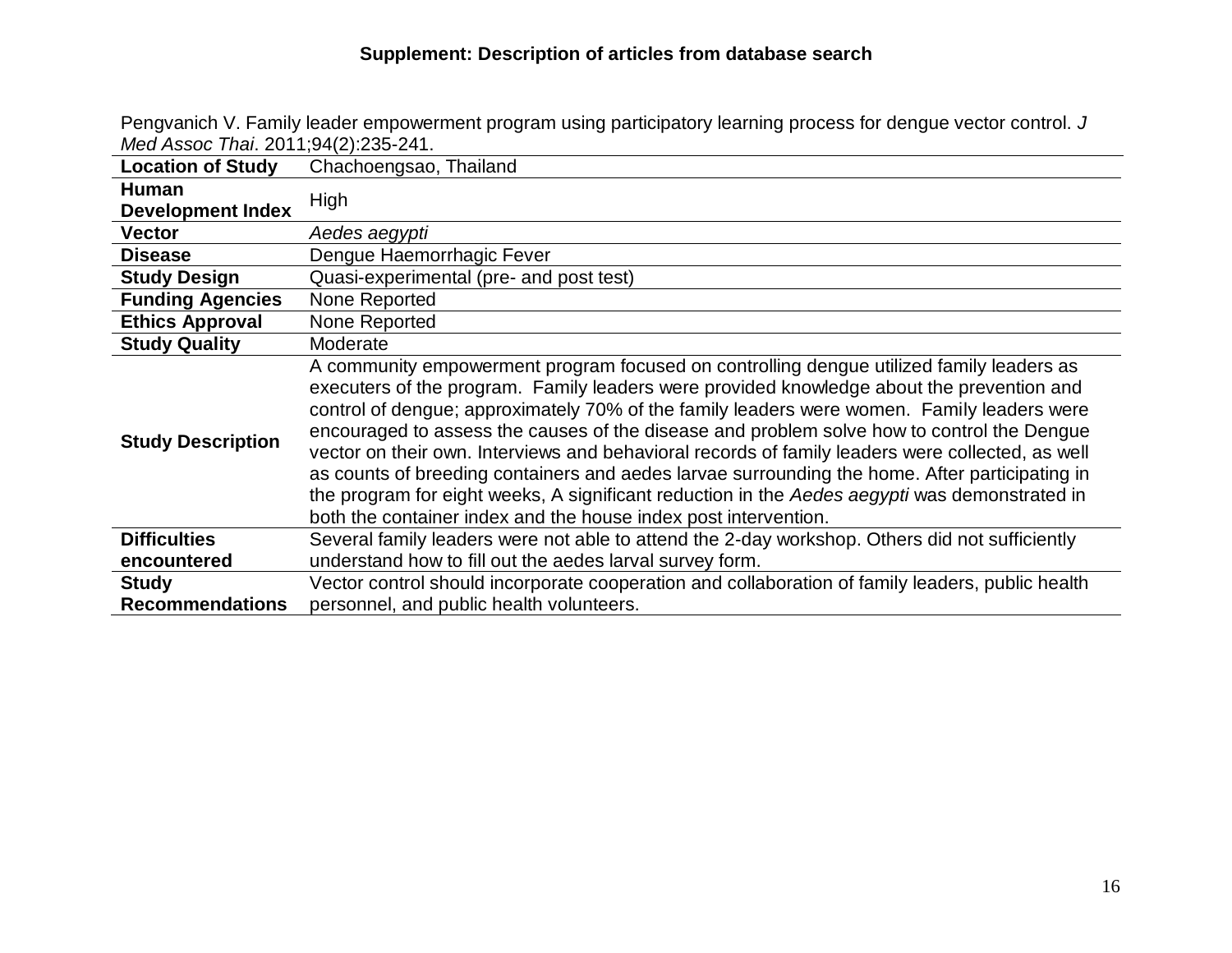Sharma R, Gautam A, Bhatt R, Gupta D. Community participation and intersectoral cooperation in malaria control in Kheda District, Gujarat. *Comm Partic Malaria Control.* 1993:123-132.

| <b>Location of Study</b>                        | Nadiad Taluka of Kheda District, Gujarat, India                                                                                                                                                                                                                                                                                                                                                                                                                                                                                                                                                                                                                                                                                                                                                                                                                                                                                                                                                                                                                                                                                                                                                                                                                                                                                                                                                                                                                                                                                                                                                                                                                                                           |
|-------------------------------------------------|-----------------------------------------------------------------------------------------------------------------------------------------------------------------------------------------------------------------------------------------------------------------------------------------------------------------------------------------------------------------------------------------------------------------------------------------------------------------------------------------------------------------------------------------------------------------------------------------------------------------------------------------------------------------------------------------------------------------------------------------------------------------------------------------------------------------------------------------------------------------------------------------------------------------------------------------------------------------------------------------------------------------------------------------------------------------------------------------------------------------------------------------------------------------------------------------------------------------------------------------------------------------------------------------------------------------------------------------------------------------------------------------------------------------------------------------------------------------------------------------------------------------------------------------------------------------------------------------------------------------------------------------------------------------------------------------------------------|
| <b>Human</b>                                    | <b>Medium</b>                                                                                                                                                                                                                                                                                                                                                                                                                                                                                                                                                                                                                                                                                                                                                                                                                                                                                                                                                                                                                                                                                                                                                                                                                                                                                                                                                                                                                                                                                                                                                                                                                                                                                             |
| <b>Development Index</b>                        |                                                                                                                                                                                                                                                                                                                                                                                                                                                                                                                                                                                                                                                                                                                                                                                                                                                                                                                                                                                                                                                                                                                                                                                                                                                                                                                                                                                                                                                                                                                                                                                                                                                                                                           |
| <b>Vector</b>                                   | Anopheles mosquito                                                                                                                                                                                                                                                                                                                                                                                                                                                                                                                                                                                                                                                                                                                                                                                                                                                                                                                                                                                                                                                                                                                                                                                                                                                                                                                                                                                                                                                                                                                                                                                                                                                                                        |
| <b>Disease</b>                                  | Malaria                                                                                                                                                                                                                                                                                                                                                                                                                                                                                                                                                                                                                                                                                                                                                                                                                                                                                                                                                                                                                                                                                                                                                                                                                                                                                                                                                                                                                                                                                                                                                                                                                                                                                                   |
| <b>Study Design</b>                             | Community participatory methods                                                                                                                                                                                                                                                                                                                                                                                                                                                                                                                                                                                                                                                                                                                                                                                                                                                                                                                                                                                                                                                                                                                                                                                                                                                                                                                                                                                                                                                                                                                                                                                                                                                                           |
| <b>Funding Agencies</b>                         | None Reported                                                                                                                                                                                                                                                                                                                                                                                                                                                                                                                                                                                                                                                                                                                                                                                                                                                                                                                                                                                                                                                                                                                                                                                                                                                                                                                                                                                                                                                                                                                                                                                                                                                                                             |
| <b>Ethics Approval</b>                          | None Reported                                                                                                                                                                                                                                                                                                                                                                                                                                                                                                                                                                                                                                                                                                                                                                                                                                                                                                                                                                                                                                                                                                                                                                                                                                                                                                                                                                                                                                                                                                                                                                                                                                                                                             |
| <b>Study Quality</b>                            | <b>High</b>                                                                                                                                                                                                                                                                                                                                                                                                                                                                                                                                                                                                                                                                                                                                                                                                                                                                                                                                                                                                                                                                                                                                                                                                                                                                                                                                                                                                                                                                                                                                                                                                                                                                                               |
| <b>Study Description</b><br><b>Difficulties</b> | The study focused on bioenvironmental malaria control strategy through community participation<br>and intersectoral cooperation. It was implemented over a period of 5 years covering 100 villages.<br>The main methods used in the malaria control program included health education and community<br>participation. Health educators offered demonstrations and exhibitions on the life cycles of<br>malaria parasites using charts and microscopes. Women health educators engaged in door to<br>door visits in the different villages providing health education, tree planting and village sanitation<br>activities. Community participation was emphasized through formation of community groups in<br>which discussions about malaria were held and led by project staff. Other initiatives included<br>erection of health camps, voluntary labor camps, and breeding source management activities.<br>The community also benefited from the project through environmental improvement, incentives<br>and other income generating schemes. Cooperatives and other local voluntary organizations<br>contributed actively to the control program through provision of technical guidance and motivation<br>to the community members. Successful control measures ensured low density of malaria<br>parasites throughout the study period in both inter and intra-domestic sources. The two surveys<br>conducted at the end of the study revealed that 82% of the villagers viewed the program as<br>successful in creating awareness and sustainable malaria control methods in their village.<br>There were difficulties in implementing certain control activities such as introducing larvivorous |
|                                                 |                                                                                                                                                                                                                                                                                                                                                                                                                                                                                                                                                                                                                                                                                                                                                                                                                                                                                                                                                                                                                                                                                                                                                                                                                                                                                                                                                                                                                                                                                                                                                                                                                                                                                                           |
| encountered                                     | fish in intra-domestic breeding sources or emptying them.                                                                                                                                                                                                                                                                                                                                                                                                                                                                                                                                                                                                                                                                                                                                                                                                                                                                                                                                                                                                                                                                                                                                                                                                                                                                                                                                                                                                                                                                                                                                                                                                                                                 |
| <b>Study</b><br><b>Recommendations</b>          | All the project staff working in laboratories and field were not trained. It is important to include<br>trained health educators in future control programs.                                                                                                                                                                                                                                                                                                                                                                                                                                                                                                                                                                                                                                                                                                                                                                                                                                                                                                                                                                                                                                                                                                                                                                                                                                                                                                                                                                                                                                                                                                                                              |
|                                                 |                                                                                                                                                                                                                                                                                                                                                                                                                                                                                                                                                                                                                                                                                                                                                                                                                                                                                                                                                                                                                                                                                                                                                                                                                                                                                                                                                                                                                                                                                                                                                                                                                                                                                                           |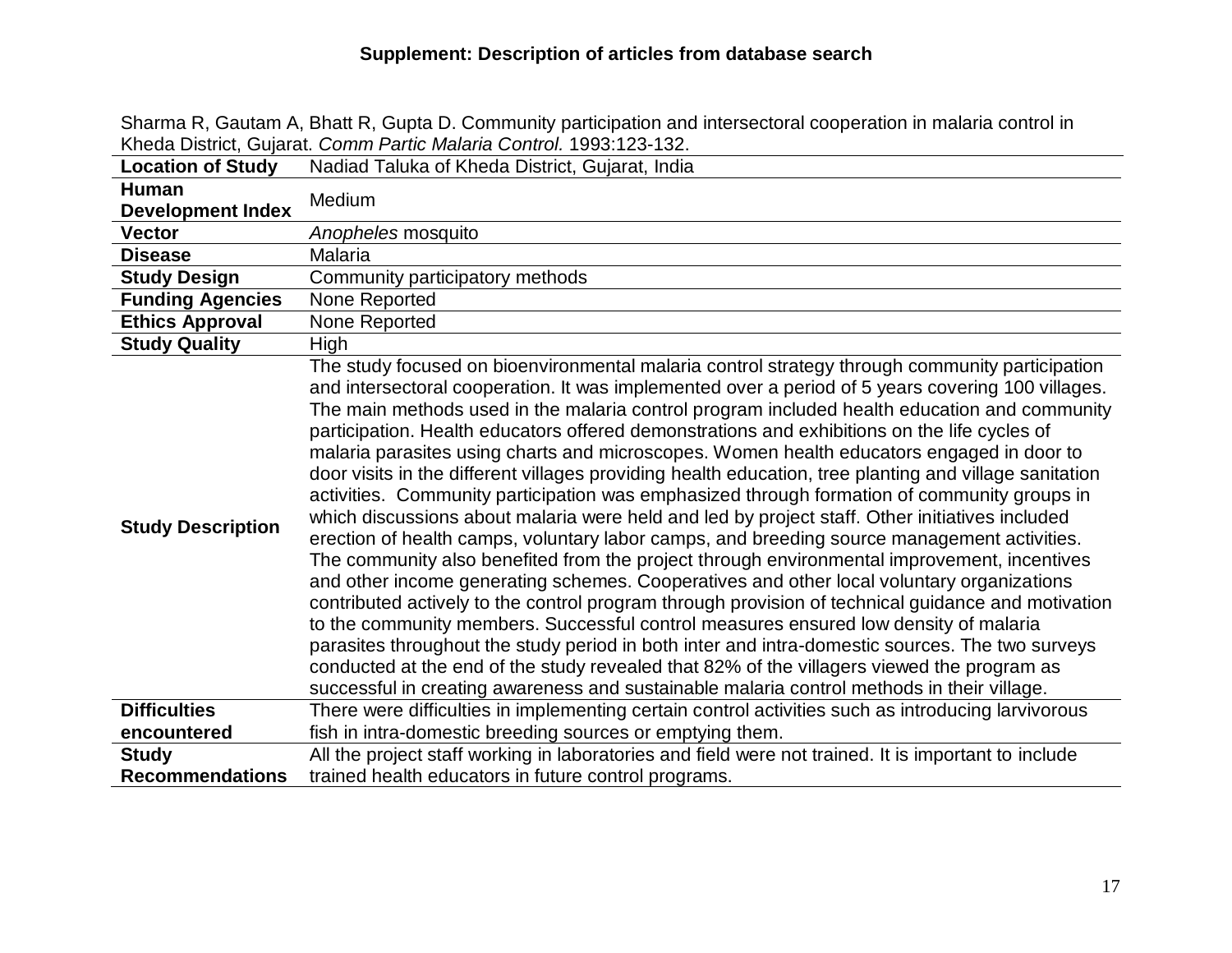Silva K, Navaratna H, Rao MA, Wanninayaka P, Doolwala S, Karunaratna N, et al. Malaria control through community action at the grass-roots: experience of the Sarvodaya malaria control research project in Sri Lanka from 1980 to 1986. Available from: http://apps.who.int/iris/handle/10665/58725

| <b>Location of Study</b>               | Anuradhapura District, Sri Lanka                                                                                                                                                                                                                                                                                                                                                                                                                                                                                                                                                                                                                                                                                                                                                                                                                                                                                                                                                                                                                                                                                                                                                                                                                                                                                                                                                                                                                                                                                                                                                                                                                      |
|----------------------------------------|-------------------------------------------------------------------------------------------------------------------------------------------------------------------------------------------------------------------------------------------------------------------------------------------------------------------------------------------------------------------------------------------------------------------------------------------------------------------------------------------------------------------------------------------------------------------------------------------------------------------------------------------------------------------------------------------------------------------------------------------------------------------------------------------------------------------------------------------------------------------------------------------------------------------------------------------------------------------------------------------------------------------------------------------------------------------------------------------------------------------------------------------------------------------------------------------------------------------------------------------------------------------------------------------------------------------------------------------------------------------------------------------------------------------------------------------------------------------------------------------------------------------------------------------------------------------------------------------------------------------------------------------------------|
| <b>Human Development</b>               | High                                                                                                                                                                                                                                                                                                                                                                                                                                                                                                                                                                                                                                                                                                                                                                                                                                                                                                                                                                                                                                                                                                                                                                                                                                                                                                                                                                                                                                                                                                                                                                                                                                                  |
| <b>Index</b>                           |                                                                                                                                                                                                                                                                                                                                                                                                                                                                                                                                                                                                                                                                                                                                                                                                                                                                                                                                                                                                                                                                                                                                                                                                                                                                                                                                                                                                                                                                                                                                                                                                                                                       |
| <b>Vector</b>                          | Anopheles mosquito                                                                                                                                                                                                                                                                                                                                                                                                                                                                                                                                                                                                                                                                                                                                                                                                                                                                                                                                                                                                                                                                                                                                                                                                                                                                                                                                                                                                                                                                                                                                                                                                                                    |
| <b>Disease</b>                         | <b>Malaria</b>                                                                                                                                                                                                                                                                                                                                                                                                                                                                                                                                                                                                                                                                                                                                                                                                                                                                                                                                                                                                                                                                                                                                                                                                                                                                                                                                                                                                                                                                                                                                                                                                                                        |
| <b>Study Design</b>                    | Observational                                                                                                                                                                                                                                                                                                                                                                                                                                                                                                                                                                                                                                                                                                                                                                                                                                                                                                                                                                                                                                                                                                                                                                                                                                                                                                                                                                                                                                                                                                                                                                                                                                         |
|                                        | World Health Organization; World Bank; United Nations Development Programme; World Health                                                                                                                                                                                                                                                                                                                                                                                                                                                                                                                                                                                                                                                                                                                                                                                                                                                                                                                                                                                                                                                                                                                                                                                                                                                                                                                                                                                                                                                                                                                                                             |
| <b>Funding Agencies</b>                | Organization's Special Programme for Research and Training in Tropical Diseases                                                                                                                                                                                                                                                                                                                                                                                                                                                                                                                                                                                                                                                                                                                                                                                                                                                                                                                                                                                                                                                                                                                                                                                                                                                                                                                                                                                                                                                                                                                                                                       |
| <b>Ethics Approval</b>                 | None Reported                                                                                                                                                                                                                                                                                                                                                                                                                                                                                                                                                                                                                                                                                                                                                                                                                                                                                                                                                                                                                                                                                                                                                                                                                                                                                                                                                                                                                                                                                                                                                                                                                                         |
| <b>Study Quality</b>                   | Moderate                                                                                                                                                                                                                                                                                                                                                                                                                                                                                                                                                                                                                                                                                                                                                                                                                                                                                                                                                                                                                                                                                                                                                                                                                                                                                                                                                                                                                                                                                                                                                                                                                                              |
| <b>Study Description</b>               | The study was conducted in Anuradhapura District of Sri Lanka, to provide malaria control through<br>community participation. Some of the objectives of the project included helping villagers identify the<br>malaria vector and its annual cycle, to bring malaria control at the village level, to expand community<br>based surveillance systems to cover all illnesses and to determine the management capacity of a non-<br>governmental organization in implementing community based primary health care. The project used<br>control interventions such as filling and draining of vector breeding sites and introduction of larvivorous<br>fish to predate on mosquito larvae on ponds. Methods used for data collection such as parasite<br>surveillance, vector surveillance and geographical reconnaissance, involved trained workers at the village<br>level with the help of other community members. Case data of the three vector control interventions<br>showing the number of adult Anopheles collected through the standard tests per 1000 population, was<br>used to assess the impact of the surveillance program. The results indicated that the successful<br>implementation of the malaria control program was due to factors such as surveillance through community<br>action, development of a primary healthcare approach to malaria control, prevention and control of<br>malaria epidemics, intersectoral collaborations and non-governmental organization involvement. Women<br>played a crucial role in the project at the village level as coordinators, school workers, health workers and<br>community organizers. |
| <b>Difficulties</b><br>encountered     | Difficulty in developing alert mechanisms through which the community members could continuously be<br>alerted about the possibility of recurrence of malaria epidemics.                                                                                                                                                                                                                                                                                                                                                                                                                                                                                                                                                                                                                                                                                                                                                                                                                                                                                                                                                                                                                                                                                                                                                                                                                                                                                                                                                                                                                                                                              |
|                                        | It is necessary to refine and develop surveillance and malaria containment strategies used in the                                                                                                                                                                                                                                                                                                                                                                                                                                                                                                                                                                                                                                                                                                                                                                                                                                                                                                                                                                                                                                                                                                                                                                                                                                                                                                                                                                                                                                                                                                                                                     |
| <b>Study</b><br><b>Recommendations</b> | Sarvodaya Malaria Control Research Project. Vector biology component should be strengthened with<br>inputs from various collaborating institutions such as anti-malaria campaign.                                                                                                                                                                                                                                                                                                                                                                                                                                                                                                                                                                                                                                                                                                                                                                                                                                                                                                                                                                                                                                                                                                                                                                                                                                                                                                                                                                                                                                                                     |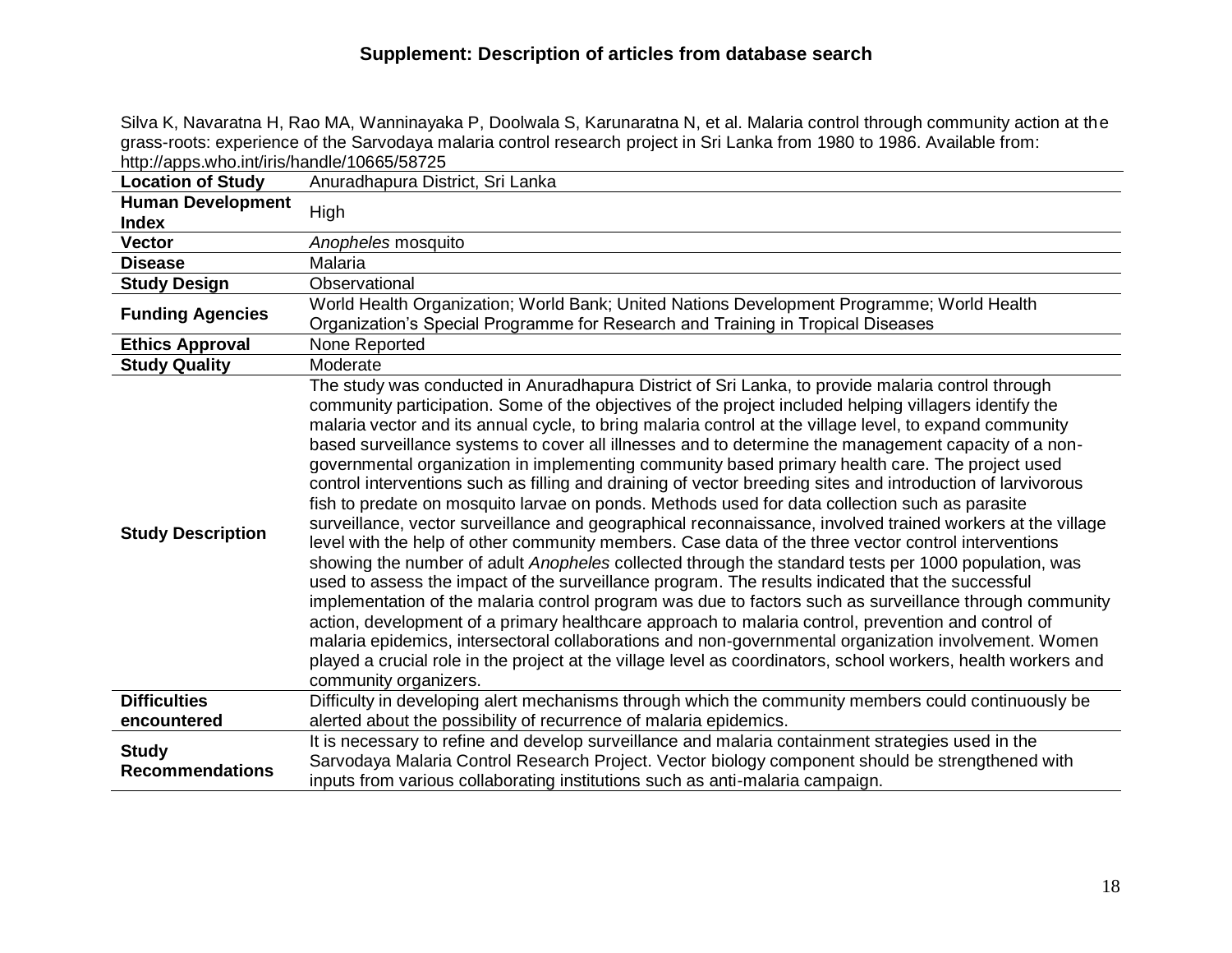| .and human African trypanosomiasis in Urambo District, Tanzania. Tanzan J Health Res. 2008;10(1):20-27 |                                                                                                                                                                                                                                                                                                                                                                                                                                                                                                                                                                                                                                                                                                                                                                                                                                                                                                                                                                                                                                                                                                                                                                                                                                                                                                                                                          |
|--------------------------------------------------------------------------------------------------------|----------------------------------------------------------------------------------------------------------------------------------------------------------------------------------------------------------------------------------------------------------------------------------------------------------------------------------------------------------------------------------------------------------------------------------------------------------------------------------------------------------------------------------------------------------------------------------------------------------------------------------------------------------------------------------------------------------------------------------------------------------------------------------------------------------------------------------------------------------------------------------------------------------------------------------------------------------------------------------------------------------------------------------------------------------------------------------------------------------------------------------------------------------------------------------------------------------------------------------------------------------------------------------------------------------------------------------------------------------|
| <b>Location of Study</b>                                                                               | Urambo, Tanzania                                                                                                                                                                                                                                                                                                                                                                                                                                                                                                                                                                                                                                                                                                                                                                                                                                                                                                                                                                                                                                                                                                                                                                                                                                                                                                                                         |
| <b>Human</b>                                                                                           | Low                                                                                                                                                                                                                                                                                                                                                                                                                                                                                                                                                                                                                                                                                                                                                                                                                                                                                                                                                                                                                                                                                                                                                                                                                                                                                                                                                      |
| <b>Development Index</b>                                                                               |                                                                                                                                                                                                                                                                                                                                                                                                                                                                                                                                                                                                                                                                                                                                                                                                                                                                                                                                                                                                                                                                                                                                                                                                                                                                                                                                                          |
| <b>Vector</b>                                                                                          | Tsetse fly                                                                                                                                                                                                                                                                                                                                                                                                                                                                                                                                                                                                                                                                                                                                                                                                                                                                                                                                                                                                                                                                                                                                                                                                                                                                                                                                               |
| <b>Disease</b>                                                                                         | human African trypanosomiasis                                                                                                                                                                                                                                                                                                                                                                                                                                                                                                                                                                                                                                                                                                                                                                                                                                                                                                                                                                                                                                                                                                                                                                                                                                                                                                                            |
| <b>Study Design</b>                                                                                    | Cross-sectional                                                                                                                                                                                                                                                                                                                                                                                                                                                                                                                                                                                                                                                                                                                                                                                                                                                                                                                                                                                                                                                                                                                                                                                                                                                                                                                                          |
| <b>Funding Agencies</b>                                                                                | National Institute for Medical Research, Tanzania                                                                                                                                                                                                                                                                                                                                                                                                                                                                                                                                                                                                                                                                                                                                                                                                                                                                                                                                                                                                                                                                                                                                                                                                                                                                                                        |
| <b>Ethics Approval</b>                                                                                 | National Institute for Medical Research, Tanzania                                                                                                                                                                                                                                                                                                                                                                                                                                                                                                                                                                                                                                                                                                                                                                                                                                                                                                                                                                                                                                                                                                                                                                                                                                                                                                        |
| <b>Study Quality</b>                                                                                   | Moderate                                                                                                                                                                                                                                                                                                                                                                                                                                                                                                                                                                                                                                                                                                                                                                                                                                                                                                                                                                                                                                                                                                                                                                                                                                                                                                                                                 |
| <b>Study Description</b>                                                                               | This study involved community participation in tsetse fly and human African trypanosomiasis<br>(HAT) disease control activities in Urambo district, located in western Tanzania. Insecticide<br>impregnated targets and traps were actively used, and community involvement was relied upon<br>in the control program. Nine villages were selected and Semi-structured questionnaires were<br>used to collect information from individuals in randomly selected households. More data was<br>obtained from the medical records of Kaliua Health Centre and Urambo District Hospital. The<br>results of the study indicated that knowledge of tsetse flies and HAT were key factors in<br>influencing the community's contribution of resources and participation in the vector control<br>program. The study shows that more men (92.9%) participated in the HAT control activities than<br>women (7.1%) by contributing money and labor. Reports also indicated that men were perceived<br>to be stronger (40%) and earned more money than women, but were more likely to suffer from<br>the disease. There were limited opportunities for women (24.7%) to participate in HAT control<br>activities in Urambo district. Despite having knowledge of tsetse flies, the community members<br>barely understood the roles of animals in HAT epidemiology. |
| <b>Difficulties</b><br>encountered                                                                     | Theft and vandalism of traps and targets is a major challenge.                                                                                                                                                                                                                                                                                                                                                                                                                                                                                                                                                                                                                                                                                                                                                                                                                                                                                                                                                                                                                                                                                                                                                                                                                                                                                           |
| <b>Study</b><br><b>Recommendations</b>                                                                 | Creating local awareness on tsetse fly and trypanosomiasis problems, and use of suitable<br>technology to help reduce theft and vandalism. The community or extension staff should be<br>involved in the initial design of the control programs.                                                                                                                                                                                                                                                                                                                                                                                                                                                                                                                                                                                                                                                                                                                                                                                                                                                                                                                                                                                                                                                                                                         |

Sindato C, Kimbita E, Kiboma S. Factors influencing individual and community participation in the control of tsetse flies and human African trypanosomiasis in Urambo District, Tanzania. *Tanzan J Health Res*. 2008;10(1):20-27.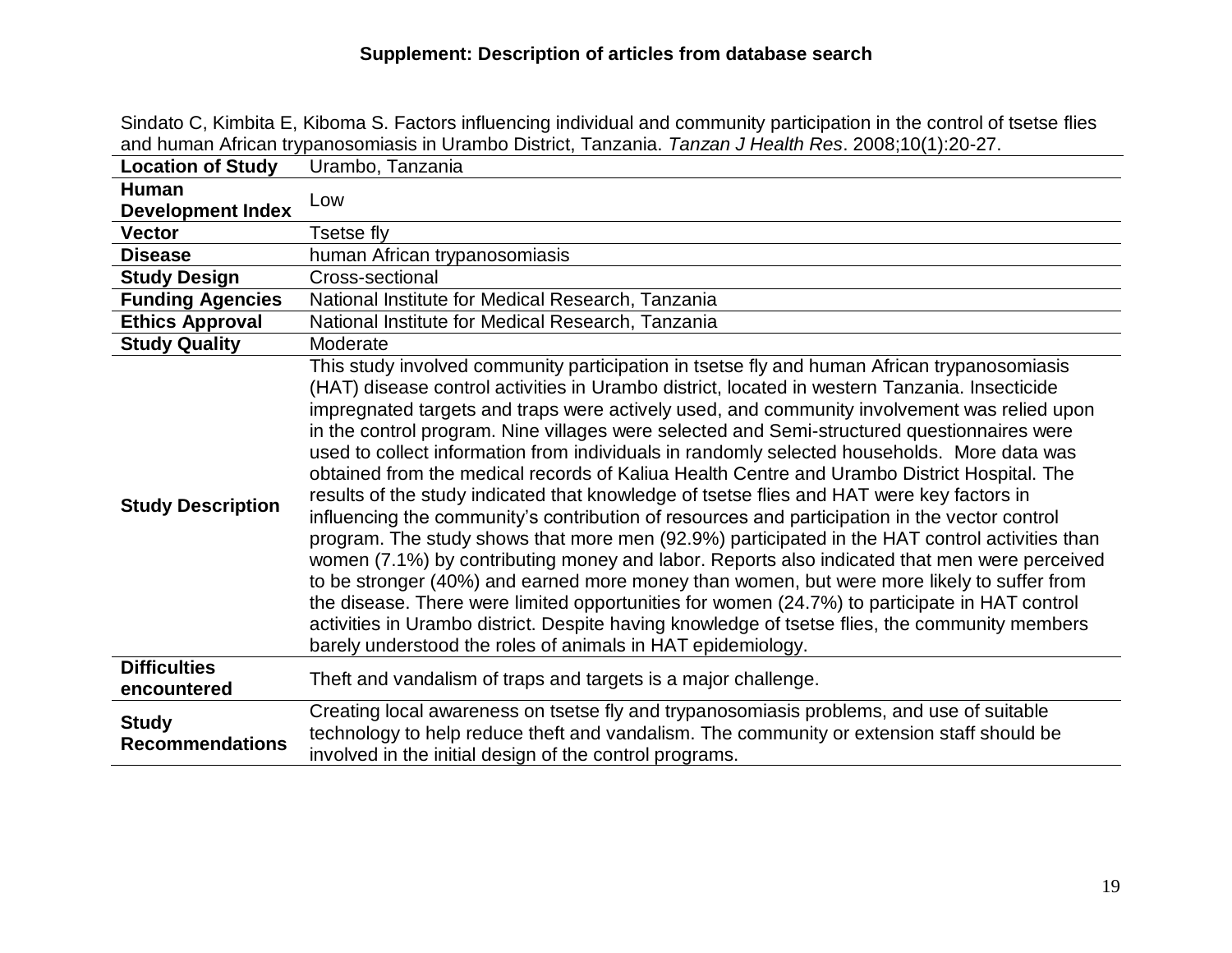|                                          | <u> Management Strategy and Costs, 1955-92. <i>D'Wond Health Organ.</i> 1996,70(5).497-506.</u>                                                                                                                                                                                                                                                                                                                                                                                                                                                                                                                                                                                                                                                                                                                                                                                                                                                                                                                                                                                                                                                                                                                                                                                                                                                                                                                                                                                                                                                                                                                                                              |
|------------------------------------------|--------------------------------------------------------------------------------------------------------------------------------------------------------------------------------------------------------------------------------------------------------------------------------------------------------------------------------------------------------------------------------------------------------------------------------------------------------------------------------------------------------------------------------------------------------------------------------------------------------------------------------------------------------------------------------------------------------------------------------------------------------------------------------------------------------------------------------------------------------------------------------------------------------------------------------------------------------------------------------------------------------------------------------------------------------------------------------------------------------------------------------------------------------------------------------------------------------------------------------------------------------------------------------------------------------------------------------------------------------------------------------------------------------------------------------------------------------------------------------------------------------------------------------------------------------------------------------------------------------------------------------------------------------------|
| <b>Location of Study</b>                 | Guangxi, China                                                                                                                                                                                                                                                                                                                                                                                                                                                                                                                                                                                                                                                                                                                                                                                                                                                                                                                                                                                                                                                                                                                                                                                                                                                                                                                                                                                                                                                                                                                                                                                                                                               |
| <b>Human</b><br><b>Development Index</b> | High                                                                                                                                                                                                                                                                                                                                                                                                                                                                                                                                                                                                                                                                                                                                                                                                                                                                                                                                                                                                                                                                                                                                                                                                                                                                                                                                                                                                                                                                                                                                                                                                                                                         |
| <b>Vector</b>                            | Snail                                                                                                                                                                                                                                                                                                                                                                                                                                                                                                                                                                                                                                                                                                                                                                                                                                                                                                                                                                                                                                                                                                                                                                                                                                                                                                                                                                                                                                                                                                                                                                                                                                                        |
| <b>Disease</b>                           | Schistosomiasis                                                                                                                                                                                                                                                                                                                                                                                                                                                                                                                                                                                                                                                                                                                                                                                                                                                                                                                                                                                                                                                                                                                                                                                                                                                                                                                                                                                                                                                                                                                                                                                                                                              |
| <b>Study Design</b>                      | Observational                                                                                                                                                                                                                                                                                                                                                                                                                                                                                                                                                                                                                                                                                                                                                                                                                                                                                                                                                                                                                                                                                                                                                                                                                                                                                                                                                                                                                                                                                                                                                                                                                                                |
| <b>Funding Agencies</b>                  | World Health Organization; World Bank; United Nations Development Programme; World Health<br>Organization's Special Programme for Research and Training in Tropical Diseases                                                                                                                                                                                                                                                                                                                                                                                                                                                                                                                                                                                                                                                                                                                                                                                                                                                                                                                                                                                                                                                                                                                                                                                                                                                                                                                                                                                                                                                                                 |
| <b>Ethics Approval</b>                   | None Reported                                                                                                                                                                                                                                                                                                                                                                                                                                                                                                                                                                                                                                                                                                                                                                                                                                                                                                                                                                                                                                                                                                                                                                                                                                                                                                                                                                                                                                                                                                                                                                                                                                                |
| <b>Study Quality</b>                     | Low                                                                                                                                                                                                                                                                                                                                                                                                                                                                                                                                                                                                                                                                                                                                                                                                                                                                                                                                                                                                                                                                                                                                                                                                                                                                                                                                                                                                                                                                                                                                                                                                                                                          |
| <b>Study Description</b>                 | Guangxi Schistosomiasis Control Program was established by the Chinese government between<br>1953 and 1992. As part of the control program, epidemiological surveillance which aimed at<br>eradicating the disease was initiated through the Guangxi Institute for Parasitic disease control.<br>Other multi-sectoral advisory bodies, scientific research institutes and special hospitals were also<br>involved. The methods used included postal questionnaires and participation of farmers,<br>teachers, office workers, soldiers, and students through mass campaigns and involvement in<br>activities such as scraping earth, piling up compost, filling up gullies, transforming low-lying land<br>and burning materials in which snails breed. They also dug new ditches while filling old ones,<br>tunneled through mountains to drain waterlogged lands, built storage dams and reclaimed<br>wasteland. The control program boosted rural production by transforming the snail breeding<br>environments into agriculturally productive sites. Applied research on geographical, agricultural,<br>behavioral, and ecological facets of transmission, as well as local features of infection and<br>disease led to successful implementation of the control activities. Multi-sectoral and other leading<br>groups such as public health, agriculture, Youth League, and the Women's Federation made the<br>elimination process a priority on their local agenda. This particular approach also contributed to<br>the programs financially and administratively in collaboration with the ministry of health and the<br>central Chinese government. |
| <b>Difficulties</b>                      | The eradication program faced challenges in the 1960s, a period of both political and economic                                                                                                                                                                                                                                                                                                                                                                                                                                                                                                                                                                                                                                                                                                                                                                                                                                                                                                                                                                                                                                                                                                                                                                                                                                                                                                                                                                                                                                                                                                                                                               |
| encountered                              | turmoil. This slowed down the control program.                                                                                                                                                                                                                                                                                                                                                                                                                                                                                                                                                                                                                                                                                                                                                                                                                                                                                                                                                                                                                                                                                                                                                                                                                                                                                                                                                                                                                                                                                                                                                                                                               |
| <b>Study</b>                             | Government involvement is very critical in the success of control programs. Multisectoral                                                                                                                                                                                                                                                                                                                                                                                                                                                                                                                                                                                                                                                                                                                                                                                                                                                                                                                                                                                                                                                                                                                                                                                                                                                                                                                                                                                                                                                                                                                                                                    |
| <b>Recommendations</b>                   | collaboration is also key to successful implementation of control programs.                                                                                                                                                                                                                                                                                                                                                                                                                                                                                                                                                                                                                                                                                                                                                                                                                                                                                                                                                                                                                                                                                                                                                                                                                                                                                                                                                                                                                                                                                                                                                                                  |

Sleigh A, Jackson S, Huang K. Eradication of schistosomiasis in Guangxi, China. Part 2: Political economy, management strategy and costs, 1953-92. *B World Health Organ*. 1998;76(5):497-508.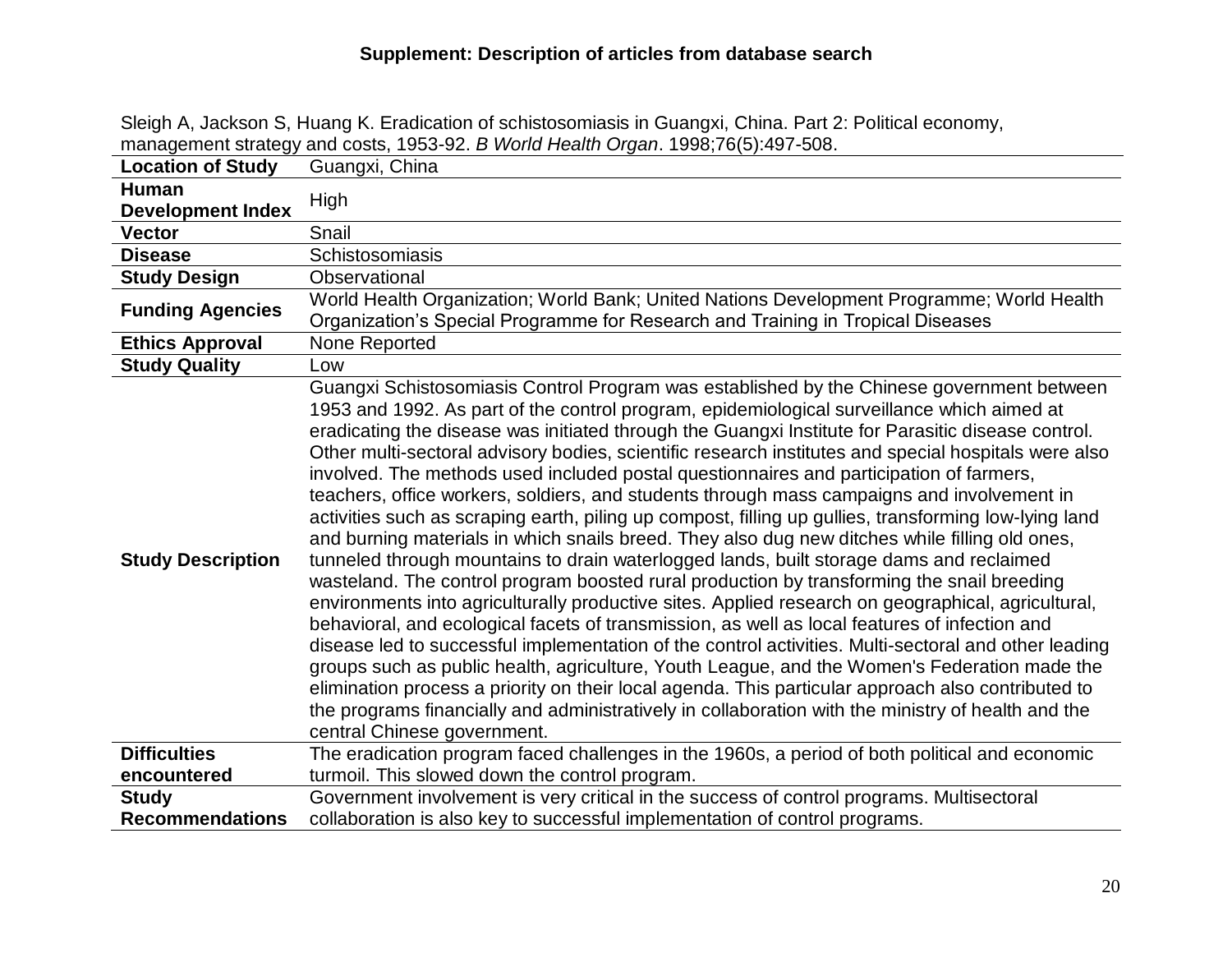Sommerfeld J, Kroeger A. Eco-bio-social research on dengue in Asia: a multicountry study on ecosystem and community-based approaches for the control of dengue vectors in urban and peri-urban Asia. *Pathog Glob Health*. 2012;106(8):428-435.\*

| <b>Location of Study</b>                 | Chennai, India; Yogyakarta, Indonesia; Yangon, Myanmar; Muntinlupa, Philippines; Gampaha district, Sri                                                                                                                                                                                                                                                                                                                                                                                                                                                                                                                                                                                                                                                                                                                                                                                                                                                                                                                                                                                                                                                                                                                                                                                                                                                                                                                                                                                                                                                                                                                                                                                            |
|------------------------------------------|---------------------------------------------------------------------------------------------------------------------------------------------------------------------------------------------------------------------------------------------------------------------------------------------------------------------------------------------------------------------------------------------------------------------------------------------------------------------------------------------------------------------------------------------------------------------------------------------------------------------------------------------------------------------------------------------------------------------------------------------------------------------------------------------------------------------------------------------------------------------------------------------------------------------------------------------------------------------------------------------------------------------------------------------------------------------------------------------------------------------------------------------------------------------------------------------------------------------------------------------------------------------------------------------------------------------------------------------------------------------------------------------------------------------------------------------------------------------------------------------------------------------------------------------------------------------------------------------------------------------------------------------------------------------------------------------------|
|                                          | Lanka; Chachoengsao province, Thailand                                                                                                                                                                                                                                                                                                                                                                                                                                                                                                                                                                                                                                                                                                                                                                                                                                                                                                                                                                                                                                                                                                                                                                                                                                                                                                                                                                                                                                                                                                                                                                                                                                                            |
| <b>Human Development</b><br><b>Index</b> | High: Sri Lanka, Thailand;                                                                                                                                                                                                                                                                                                                                                                                                                                                                                                                                                                                                                                                                                                                                                                                                                                                                                                                                                                                                                                                                                                                                                                                                                                                                                                                                                                                                                                                                                                                                                                                                                                                                        |
|                                          | Medium: India, Indonesia, Philippines;                                                                                                                                                                                                                                                                                                                                                                                                                                                                                                                                                                                                                                                                                                                                                                                                                                                                                                                                                                                                                                                                                                                                                                                                                                                                                                                                                                                                                                                                                                                                                                                                                                                            |
|                                          | Low: Myanmar                                                                                                                                                                                                                                                                                                                                                                                                                                                                                                                                                                                                                                                                                                                                                                                                                                                                                                                                                                                                                                                                                                                                                                                                                                                                                                                                                                                                                                                                                                                                                                                                                                                                                      |
| <b>Vector</b>                            | Aedes aegypti                                                                                                                                                                                                                                                                                                                                                                                                                                                                                                                                                                                                                                                                                                                                                                                                                                                                                                                                                                                                                                                                                                                                                                                                                                                                                                                                                                                                                                                                                                                                                                                                                                                                                     |
| <b>Disease</b>                           | Dengue                                                                                                                                                                                                                                                                                                                                                                                                                                                                                                                                                                                                                                                                                                                                                                                                                                                                                                                                                                                                                                                                                                                                                                                                                                                                                                                                                                                                                                                                                                                                                                                                                                                                                            |
| <b>Study Design</b>                      | Cohort                                                                                                                                                                                                                                                                                                                                                                                                                                                                                                                                                                                                                                                                                                                                                                                                                                                                                                                                                                                                                                                                                                                                                                                                                                                                                                                                                                                                                                                                                                                                                                                                                                                                                            |
| <b>Funding Agencies</b>                  | International Development Research Centre of Canada                                                                                                                                                                                                                                                                                                                                                                                                                                                                                                                                                                                                                                                                                                                                                                                                                                                                                                                                                                                                                                                                                                                                                                                                                                                                                                                                                                                                                                                                                                                                                                                                                                               |
| <b>Ethics Approval</b>                   | None Reported                                                                                                                                                                                                                                                                                                                                                                                                                                                                                                                                                                                                                                                                                                                                                                                                                                                                                                                                                                                                                                                                                                                                                                                                                                                                                                                                                                                                                                                                                                                                                                                                                                                                                     |
| <b>Study Quality</b>                     | High                                                                                                                                                                                                                                                                                                                                                                                                                                                                                                                                                                                                                                                                                                                                                                                                                                                                                                                                                                                                                                                                                                                                                                                                                                                                                                                                                                                                                                                                                                                                                                                                                                                                                              |
| <b>Study Description</b>                 | Sommerfeld and colleagues conducted an interdisciplinary investigation of ecological, biological, and social<br>(i.e., eco-bio-social) dimensions of dengue in urban and peri-urban areas in India, Sri Lanka, Indonesia,<br>Myanmar, Philippines and Thailand. The common goals across the study sites were to: (1) design, conduct and<br>evaluate multi-partnership interventions with emphasis on community involvement; and to (2) assess the effect<br>of the intervention on partners and the vector populations. By developing community-based interventions<br>aimed at reducing dengue vector breeding and viral transmission the study site mobilized and empowered<br>women's group as well as student and community groups to decrease vector density. Strong involvement of<br>women in the intervention were reported in all but the Philippines. Although the article reports that women<br>actively participated in the project, authors also acknowledge that women played a minor role in decision-<br>making. Only information regarding women's involvement in India was included in this article. In India, women<br>were instrumental in delivering non-insecticidal water container covers for cement tanks, drums and barrels.<br>Overall, peoples' knowledge of dengue transmitting mosquitoes was associated with reduced mosquito<br>breeding and production, attributed to increased self-protection with domestic insecticides. Vector control<br>measures substantially reduced the larval/pupal indices and 'pushed' mosquito breeding to alternative<br>containers. The programs led to the formation of community groups and other public and private partners. |
| <b>Difficulties</b><br>encountered       | None reported                                                                                                                                                                                                                                                                                                                                                                                                                                                                                                                                                                                                                                                                                                                                                                                                                                                                                                                                                                                                                                                                                                                                                                                                                                                                                                                                                                                                                                                                                                                                                                                                                                                                                     |
| <b>Study</b><br><b>Recommendations</b>   | In order for vector management to be sustainable it should only complement or replace other interventions by:<br>(1) involving diverse partners — including local communities, (2) targeting water container interventions that<br>achieve a significant reduction of dengue vectors, and (3) utilizing novel non-insecticidal intervention tools.                                                                                                                                                                                                                                                                                                                                                                                                                                                                                                                                                                                                                                                                                                                                                                                                                                                                                                                                                                                                                                                                                                                                                                                                                                                                                                                                                |

\* Part of the same research program as Arunachalam N, Tyagi BK, Samuel M, Krishnamoorthi R, Manavalan R, Tewari SC, et al. Community-based control of *Aedes aegypti* by adoption of eco-health methods in Chennai City, India. *Pathog Glob Health*. 2012;106(8):488-496; Espino F, Marco J, Salazar NP, Salazar F, Mendoza Y, Velazco A. Community-based dengue vector control: experiences in behavior change in Metropolitan Manila, Philippines. *Pathog Glob Health*. 2012;106(8):455-460; Tana S, Umniyati S, Petzold M, Kroeger A, Sommerfeld J. Building and analyzing an innovative community-centered dengue-ecosystem management intervention in Yogyakarta, Indonesia. *Pathog Glob Health*. 2012;106(8):469-478.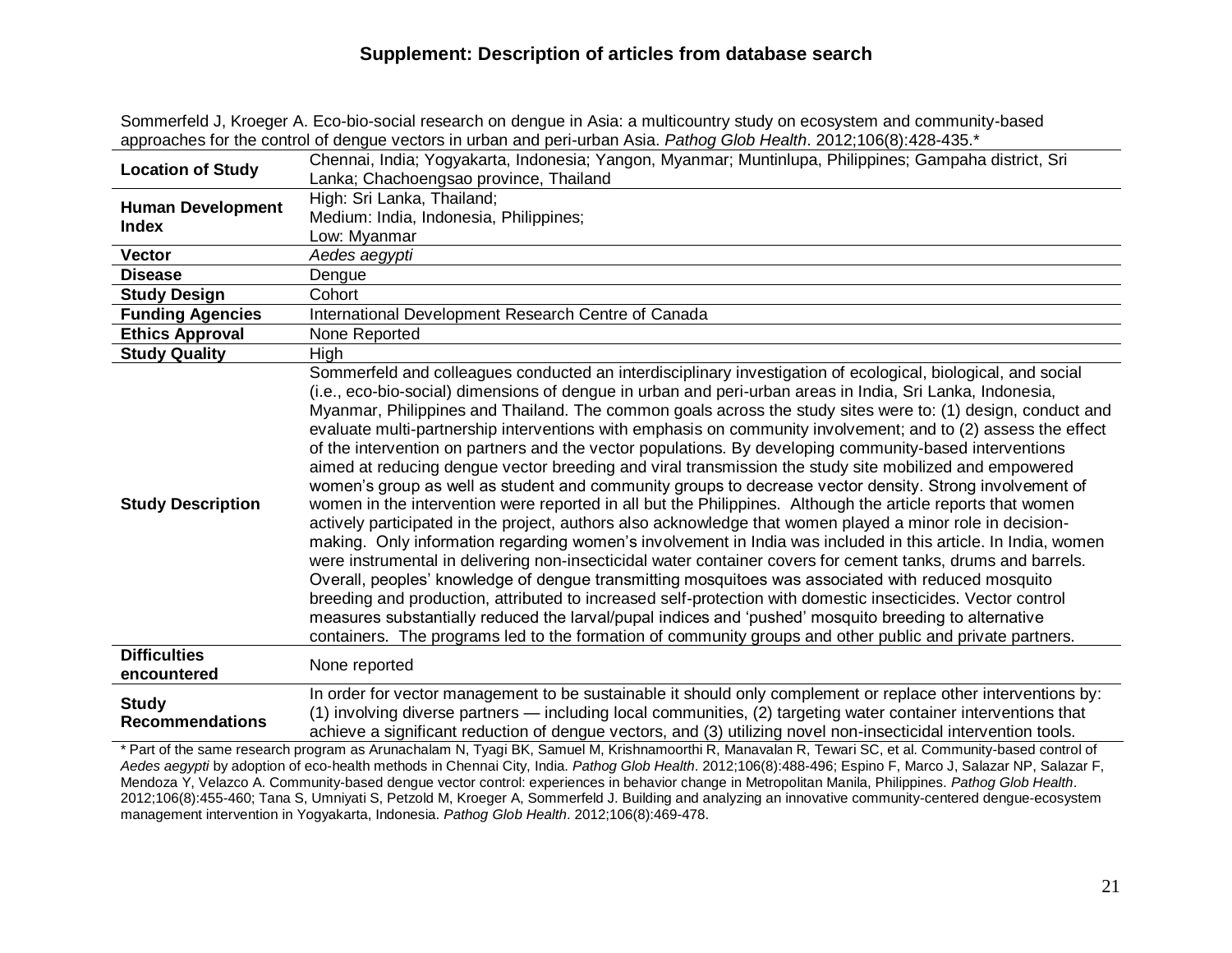Suroso T. *Aedes aegypti*, control through source reduction by community efforts in Pekalongan, Indonesia. *Mosq Borne Dis Bull*. 1990;7(2):59-62.

| <b>Location of Study</b>                 | Pekalongan, Indonesia                                                                                                                                                                                                                                                                                                                                                                                                                                                                                                                                                                                                                                                                                                                                                                                                                                                                                                                                                                                                                                                                                                                                                          |
|------------------------------------------|--------------------------------------------------------------------------------------------------------------------------------------------------------------------------------------------------------------------------------------------------------------------------------------------------------------------------------------------------------------------------------------------------------------------------------------------------------------------------------------------------------------------------------------------------------------------------------------------------------------------------------------------------------------------------------------------------------------------------------------------------------------------------------------------------------------------------------------------------------------------------------------------------------------------------------------------------------------------------------------------------------------------------------------------------------------------------------------------------------------------------------------------------------------------------------|
| <b>Human</b><br><b>Development Index</b> | Medium                                                                                                                                                                                                                                                                                                                                                                                                                                                                                                                                                                                                                                                                                                                                                                                                                                                                                                                                                                                                                                                                                                                                                                         |
| <b>Vector</b>                            | Aedes aegypti                                                                                                                                                                                                                                                                                                                                                                                                                                                                                                                                                                                                                                                                                                                                                                                                                                                                                                                                                                                                                                                                                                                                                                  |
| <b>Disease</b>                           | Dengue Haemorrhagic Fever                                                                                                                                                                                                                                                                                                                                                                                                                                                                                                                                                                                                                                                                                                                                                                                                                                                                                                                                                                                                                                                                                                                                                      |
| <b>Study Design</b>                      | Observational                                                                                                                                                                                                                                                                                                                                                                                                                                                                                                                                                                                                                                                                                                                                                                                                                                                                                                                                                                                                                                                                                                                                                                  |
| <b>Funding Agencies</b>                  | Directorate General of Disease Control and Environmental Health; Ministry of Health                                                                                                                                                                                                                                                                                                                                                                                                                                                                                                                                                                                                                                                                                                                                                                                                                                                                                                                                                                                                                                                                                            |
| <b>Ethics Approval</b>                   | None Reported                                                                                                                                                                                                                                                                                                                                                                                                                                                                                                                                                                                                                                                                                                                                                                                                                                                                                                                                                                                                                                                                                                                                                                  |
| <b>Study Quality</b>                     | Moderate                                                                                                                                                                                                                                                                                                                                                                                                                                                                                                                                                                                                                                                                                                                                                                                                                                                                                                                                                                                                                                                                                                                                                                       |
| <b>Study Description</b>                 | An intervention of health education by community efforts via source reduction was executed in<br>Pekalongon, Indonesia. Source reduction involved clearing mosquito breeding habits as well as<br>health education. The intervention reached a total of 599 buildings, including 133 schools, 266<br>school children's dwellings, and 200 other houses. The local Women's Club was used to lead a<br>source reduction campaign in 1985. The roles of these individuals were to give health education<br>and to inspect mosquito larva. The volunteers were responsible for 150 buildings and were<br>expected to visit homes once a month. Six months after the initiation of the intervention it was<br>determined that premise, container, and Breteau indices were reduced. A limitation is that there<br>was no control arm of the intervention. In conclusion, it was determined that reduction of the<br>aforementioned indices were greater in other households rather than schools or dwellings of<br>school children. It was stated that there is a need for greater efforts to target children as they<br>make up a large proportion of the population in Indonesia. |
| <b>Difficulties</b><br>encountered       | There was no control area in the intervention. Additionally, it was mentioned that the control<br>measure of source reduction was difficult for the case of water storage containers, flower vases,<br>and ant traps. Moreover, children were believed to be less motivated to participate in the control<br>measure activities that the intervention aimed for.                                                                                                                                                                                                                                                                                                                                                                                                                                                                                                                                                                                                                                                                                                                                                                                                               |
| <b>Study</b><br><b>Recommendations</b>   | Source reduction and community efforts can be utilized for a reduction in the premise, container,<br>and Breteau indices. There should be consideration to target school children during the<br>intervention because of the large proportion of youth in the Java population.                                                                                                                                                                                                                                                                                                                                                                                                                                                                                                                                                                                                                                                                                                                                                                                                                                                                                                  |